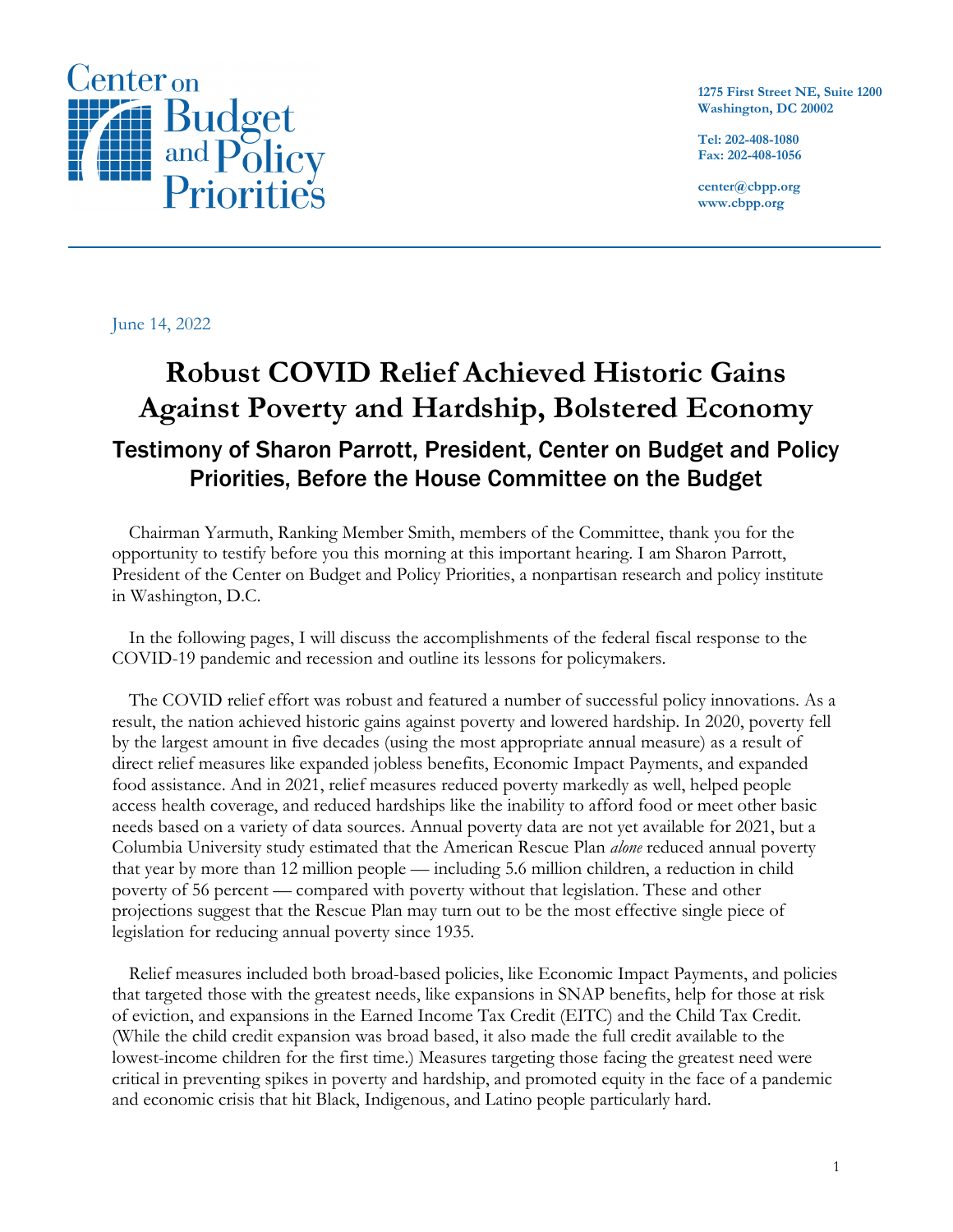The relief measures bolstered the economy, helping make the pandemic recession — which was the deepest of any since World War II — the shortest as well. The unemployment rate, which peaked at 14.7 percent in April 2020, has since fallen to 3.6 percent. Without robust COVID relief measures, including both those enacted in 2020 and the American Rescue Plan, the economy would have recovered more slowly, unemployment would have been higher for longer, and the number of people evicted or experiencing food insecurity would have been higher. Indeed, a Moody's Analytics analysis concluded that in the absence of relief measures, "the economy would have succumbed to a double-dip recession."[1](#page-1-0)

Several lessons stand out from the COVID relief effort. First, a rapid, robust, and broad-based fiscal policy response can greatly speed an economic recovery. Second, well-designed relief measures can reduce the harm done by a recession or crisis, preventing spikes in serious forms of hardship. Third, some of the policies adopted in the face of this crisis were shown to be effective at combatting problems that long pre-dated the pandemic and point the way to policy advances the nation should adopt on an ongoing basis. These include policies that:

- Support low-income children, including an expanded Child Tax Credit that provides the full credit to the lowest-income children, increased support for child care, and summer food benefits to prevent an increase in food security when school is out;
- Boost health coverage, including expanding premium tax credits to make marketplace coverage more affordable and increasing continuity of Medicaid coverage;
- Support workers, including an expanded EITC for workers without children at home who are paid low wages, and a revamped unemployment insurance system that protects workers when they lose their jobs and ensures that a temporary job loss does not create a financial crisis for workers and their families; and
- Help low-income households afford housing and avert eviction, such as expanded housing vouchers and eviction prevention assistance.

Despite these impressive results, the federal response was not perfect. Some individuals and families experienced long delays before obtaining benefits, services, and supports. Policymakers allowed aid to stall in the latter part of 2020, leading to unnecessary hardship that could have been avoided with swifter action.

The economy continues to recover at a swift pace, with important labor market measures — jobs restored, unemployment rates, and labor force participation — getting close to pre-pandemic levels. While there are fewer jobs today than we would have expected to have in the absence of the pandemic, hiring remains brisk.

Inflation is high and needs to be brought under control, for the economy overall and for families. Inflation during the pandemic has been multi-faceted and global, and no single factor has been primarily responsible. Supply chain constraints have posed a persistent problem — in part because of COVID variants that have resulted in lockdowns in China and elsewhere — making it more

<span id="page-1-0"></span><sup>1</sup> Bernard Yaros *et al.,* "Global Fiscal Policy in the Pandemic," Moody's Analytics, February 24, 2022, [https://www.moodysanalytics.com/-/media/article/2022/global-fiscal-policy-in-the-pandemic.pdf.](https://www.moodysanalytics.com/-/media/article/2022/global-fiscal-policy-in-the-pandemic.pdf)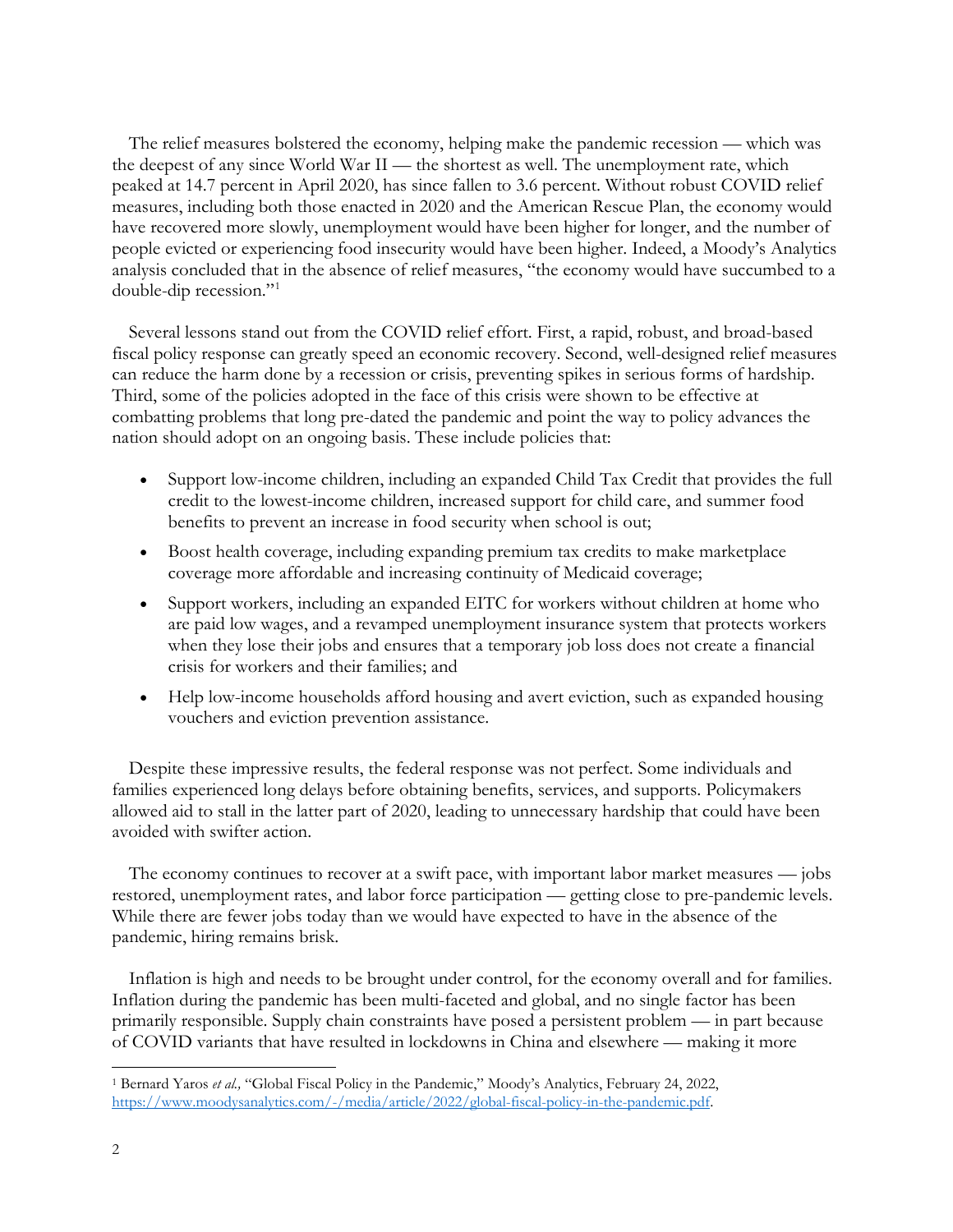difficult for supply to respond to strong demand for certain goods. Wages have risen, especially for workers in industries that pay lower-than-average wages, but higher labor costs have been a smaller than normal share of the increase in prices we have seen recently, suggesting that issues outside of labor costs are a larger factor in today's inflation. (The rise in real wages in many low-wage industries is a positive development that is helping many workers better afford the basics.) Critics who claim the American Rescue Plan caused the current inflation and was therefore a mistake ignore not only the fact that inflation has multiple causes, but that when the measure was enacted, the sustainability of the recovery was far from certain, and hardship was still widespread. Without the Rescue Plan, the recovery would have been slower, leaving more people without jobs and the ability to support their families, and poverty and hardship substantially higher.

The United States and the world economy have faced an unprecedented disruption caused by a global pandemic. Given the level of disruption — and the Russian invasion of Ukraine, which has led to price spikes in food and energy — we should not be surprised that the recovery would not be entirely smooth.

Moreover, it's important to recognize that relief measures have largely phased down, so fiscal policy is currently *contractionary*, which is appropriate given the strength of the recovery. Over the coming months, that fiscal contraction should help temper inflation.

The Federal Reserve has the primary levers to reduce inflation and the actions it is taking, coupled with the unwinding of relief measures, should slow underlying inflation, though prices for items such as food and energy are largely driven by factors beyond the control of fiscal or monetary policy.

Today's inflation should not be an excuse to further delay action against long-standing policy shortcomings that have resulted in high levels of poverty, lack of affordable health coverage for many, and highly unequal access to opportunity. The nation can afford policy advances that address these issues and can finance them responsibly. Given their size and the fact that they can be paid for, they would not have any meaningful impact on economy-wide inflation or reverse our current contractionary fiscal policy posture. And, failing to address these serious issues has long-term negative consequences not only for individuals but for the country as a whole.

When children don't have economic security — when their families struggle to afford the basics — they are less likely to grow up healthy and succeed in school. Not only does this shortchange their futures, but lack of investing in our children robs the nation as a whole of benefitting from their full potential. A near-term inflation problem is no reason to underinvest in proven strategies that help children thrive.

### Relief Measures Were Large, Wide-Ranging, Innovative

When COVID-19 began to rapidly spread across the United States in March 2020, the economy quickly shed more than 20 million jobs. Amid intense fear and hardship, federal policymakers responded, enacting five relief bills in 2020 that provided an estimated \$3.3 trillion of relief and the American Rescue Plan in early 2021, which added another \$1.8 trillion, helping to quicken economic growth after the recovery had slowed at the end of 2020. This strong policy response helped make the COVID-19 recession the shortest on record and helped fuel an economic recovery that has brought the unemployment rate, which peaked at 14.7 percent in April 2020, down to 3.6 percent today. One measure of annual poverty declined by the most on record in 2020, in data back to 1967,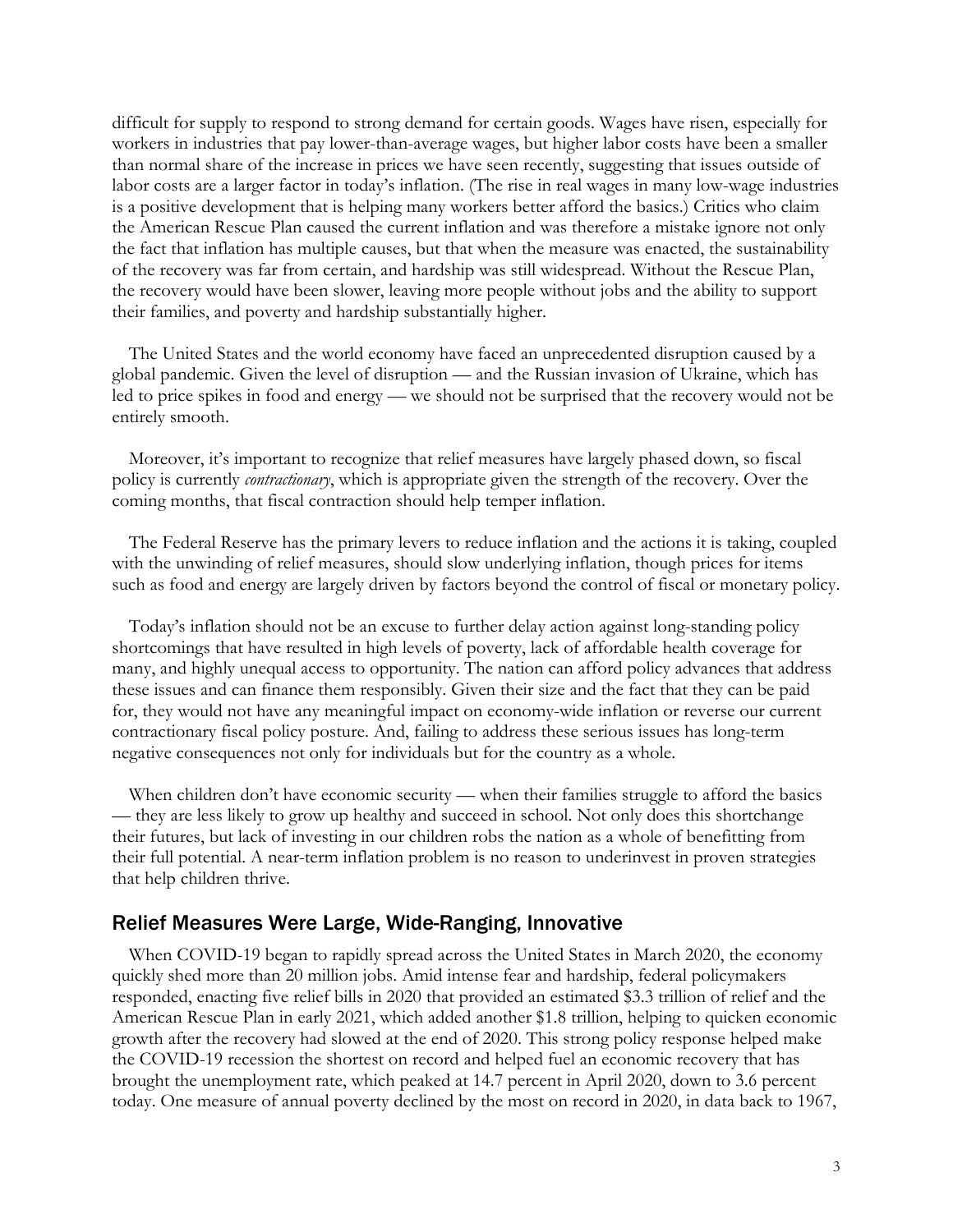and the number of people without health insurance remained stable, rather than rising as typically happens with large-scale job loss. Various data indicate that in 2021, relief measures reduced poverty, helped people access health coverage, and reduced hardships like inability to afford food or meet other basic needs. (We do not have annual poverty data for 2021 yet.)

The federal response to the pandemic was not only large but also broad in its reach and innovative in its policy approaches. In addition to funding the public health response to the pandemic, such as personal protective equipment, testing, and vaccines, the federal government took a number of steps *for the first time:*

- Providing cash payments to individuals regardless of whether they filed taxes or had a minimum level of income and delivering the payments automatically to tens of millions of recipients of federal benefits as well as those who had filed taxes in either of the last two years.
- Expanding unemployment coverage to a broader group of workers, including part-time and self-employed workers, workers in the gig economy, and workers with less tenure, while also increasing benefit levels substantially more than in the Great Recession and, as in past downturns, increasing the duration of coverage.
- Making the full Child Tax Credit available to the lowest-income children and, building on prior expansions, substantially increasing the credit amount.
- Providing uninterrupted health insurance coverage for Medicaid enrollees across all states and lowering or eliminating premiums for Affordable Care Act (ACA) marketplace enrollees.
- Enacting a national paid leave policy, albeit one with substantial gaps.
- Creating a new emergency school meal replacement program using electronic benefit cards and, building on steps taken during the Great Recession, increasing the value of benefits provided through the Supplemental Nutrition Assistance Program (SNAP) and the WIC nutrition program.
- Establishing a federal eviction prevention program and increasing rental assistance while also, as in the Great Recession, expanding funding for homelessness assistance.
- Providing resources to help shore up child care providers in light of concerns that many were going out of business, while also expanding access to child care assistance to stretched families, building on the child care assistance expansion during the Great Recession.
- Providing fiscal aid to cities, counties, and tribal governments, rather than just providing aid to states.

The federal response also included:

- Providing more substantial fiscal aid to states than in the Great Recession.
- Providing funds for states to provide emergency assistance to help families with children with very low incomes.
- Expanding the EITC for workers without children at home and extending the credit to younger and older workers.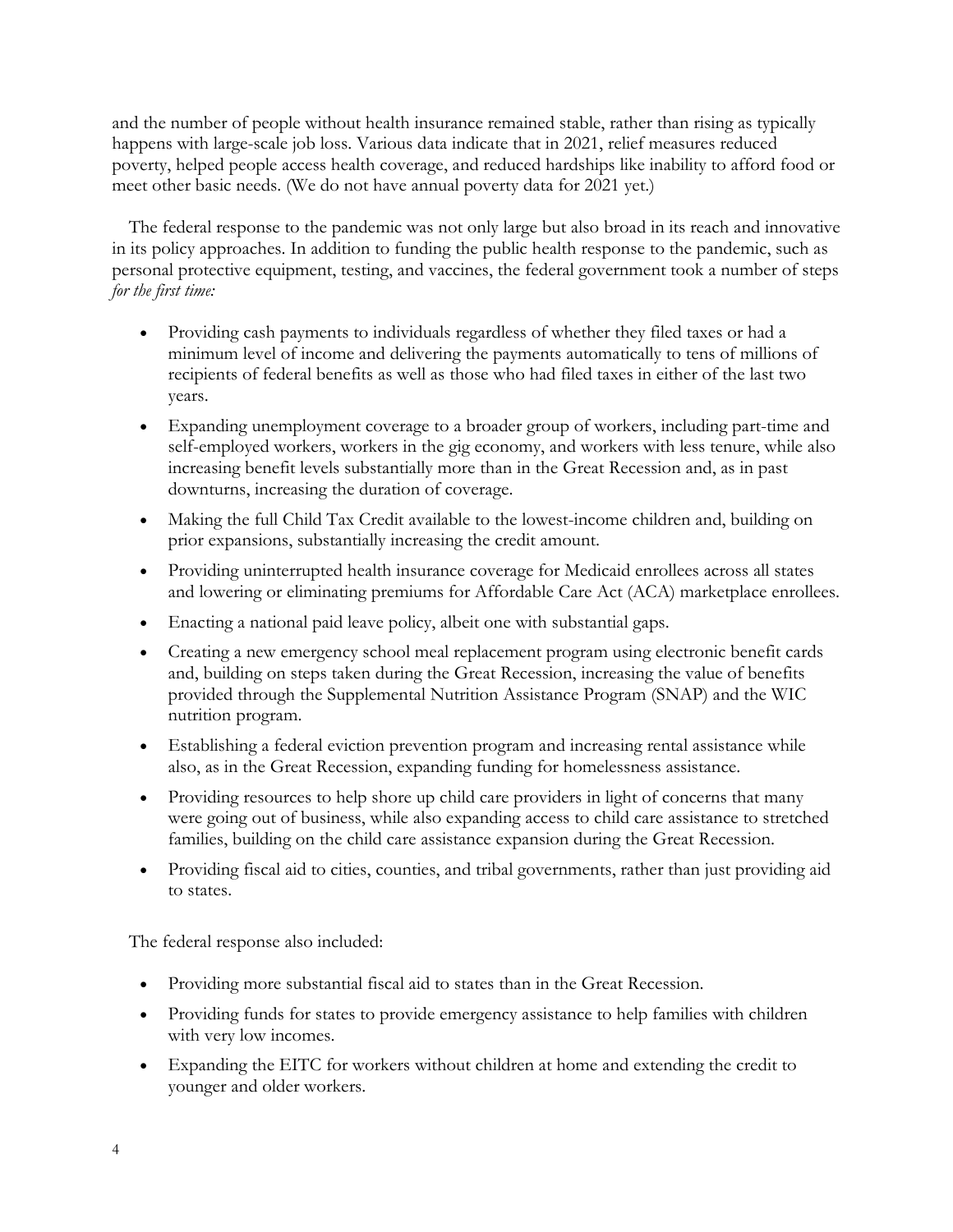The large, broad, and innovative relief effort has directly strengthened the recovery and reduced hardship.

#### Poverty and Hardship

It is difficult to overstate the importance of federal relief policies in preventing greater hardship during the twin health and economic crises. The pandemic's unprecedented earnings declines could have triggered suffering unprecedented in the post-World War II era, as well as a more protracted downturn and longer period of high unemployment. While many families had harsh financial ups and downs due to the severity of the crisis and delays and gaps in assistance, relief measures lifted many households' incomes above pre-pandemic levels for the year as a whole, turning a likely spike in poverty into a remarkable overall decline in poverty.

Analysis using the Supplemental Poverty Measure (SPM) — the more comprehensive of the government's two annual poverty measures, which counts both cash and cash-like assistance in determining poverty status<sup>[2](#page-4-0)</sup> — shows that, when government assistance is included, the number of people with annual income below the poverty line fell in 2020 by 10 million from the year before. This was the largest one-year decline in more than 50 years and brought this measure of poverty to its lowest point on record, in data back to 1967. [3](#page-4-1) *Without* government assistance, the number of people in poverty would have *risen* in 2020 by 8 million, the second-largest amount on record.[4](#page-4-2) Government assistance lifted 53 million people above the poverty line in 2020, well above the previous record of 40 million people in 2009. (The decline in the poverty *rate* was also the largest in more than 50 years. See Figure 1.)

<span id="page-4-0"></span><sup>2</sup> Unless noted, poverty figures in this report use the Supplemental Poverty Measure (SPM). CBPP analysis of the March Current Population Survey merged with historical SPM data produced by the Columbia Center on Poverty and Social Policy. The poverty threshold is the 2020 SPM poverty threshold, adjusted in prior years for inflation. For methods used, see Danilo Trisi and Matt Saenz, "Economic Security Programs Reduce Overall Poverty, Racial and Ethnic Inequities," CBPP, updated July 1, 2021, [https://www.cbpp.org/research/poverty-and-inequality/economic-security](https://www.cbpp.org/research/poverty-and-inequality/economic-security-programs-reduce-overall-poverty-racial-and-ethnic)[programs-reduce-overall-poverty-racial-and-ethnic.](https://www.cbpp.org/research/poverty-and-inequality/economic-security-programs-reduce-overall-poverty-racial-and-ethnic)

Note that some versions of the SPM use a "relative" poverty threshold that is updated each year for growth in household spending on basic needs and not simply for inflation. Using these relative poverty thresholds would not alter the finding that the 2020 decline in the SPM was the largest in more than 50 years, nor the finding that, when government assistance is *not* included*,* 2020 experienced the second largest poverty *increase* on record, our analysis finds.

<span id="page-4-1"></span><sup>3</sup> Figures account for all public benefits (including permanent programs such as Social Security, food assistance, rental vouchers, regular state unemployment insurance, and the Earned Income Tax Credit, as well as pandemic programs such as Economic Impact Payments and supplemental unemployment benefits and food assistance), as well as federal and state income taxes and payroll taxes. The decrease in the percentage of people in poverty (from 11.8 percent to 9.1 percent) was also the largest on record.

Note that the Census Bureau counts the second Economic Impact Payment, enacted December 27, 2020, as part of families' 2020 income, although Treasury data suggest that families received most if not all of the funds early in 2021. Even if Census had counted this income in 2021 rather than 2020, however, the SPM poverty rate would still have declined in 2020 by the largest amount since 1968 and reached its lowest level since 1967, we estimate.

<span id="page-4-2"></span><sup>4</sup> CBPP analysis of the March 2020 and 2021 Current Population Survey. Figures are based on income before benefits and taxes. The increase in the *percentage* of people in poverty before counting government assistance and taxes (from 22.5 percent in 2019 to 25.3 percent in 2020) was also the second largest on record, with data back to 1967.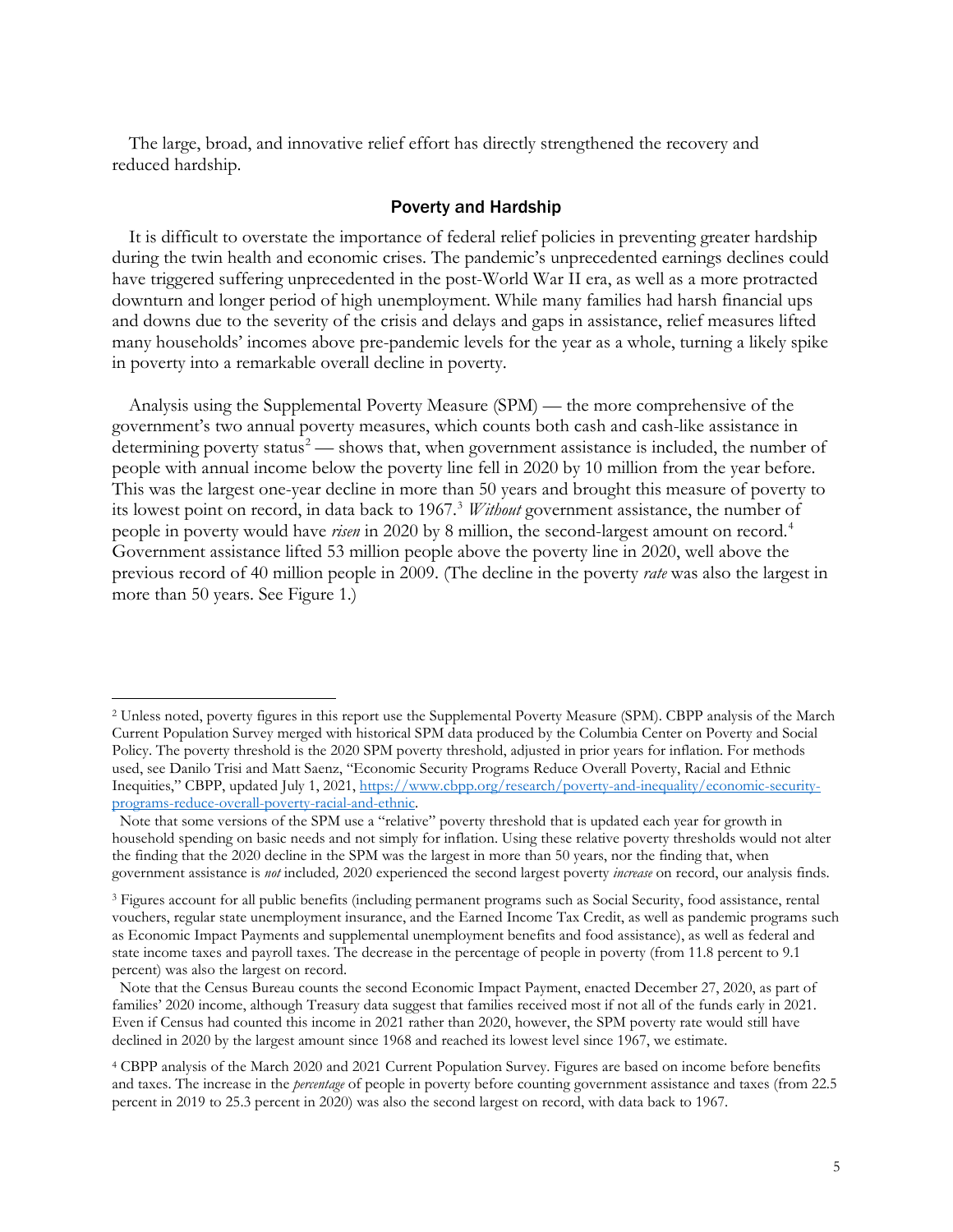# COVID-19 Relief Achieved Historic Drop in Poverty in 2020; Without **Government Assistance, Poverty Would Have Risen Sharply**

Percentage point rise or fall in poverty rate from previous year



CENTER ON BUDGET AND POLICY PRIORITIES | CBPP.ORG

While final annual poverty figures for 2021 are not yet available, it is clear that relief measures driven in large part by the American Rescue Plan — will have a sizable impact on reducing poverty; in the absence of those relief measures, poverty would have been markedly higher. According to multiple projections poverty in 2021 is likely to remain well below any pre-pandemic level on record, with data back more than 50 years.

Indeed, a number of preliminary projections suggest that *the American Rescue Plan could prove to be the single most effective piece of legislation since the 1935 Social Security Act* for reducing poverty and economic hardship. (The 2020 CARES Act may come close, and the combination of CARES and the other relief measures enacted in 2020 may well have jointly reduced poverty by more than did the Rescue Plan alone.)

Columbia University researchers estimate that the Rescue Plan's advance Child Tax Credit payments reduced the number of children in monthly poverty in December 2021 by an estimated 3.7 million. (When the payments expired the following month, child poverty snapped back upward by over 40 percent.) And that together with several of the plan's other major provisions — including \$1,400-per-person Economic Impact Payments, SNAP benefits, expanded unemployment benefits, EITC for workers without children, and Child and Dependent Tax Credit expansion — the Rescue Plan overall is projected to reduce annual poverty in 2021 by more than 12 million people when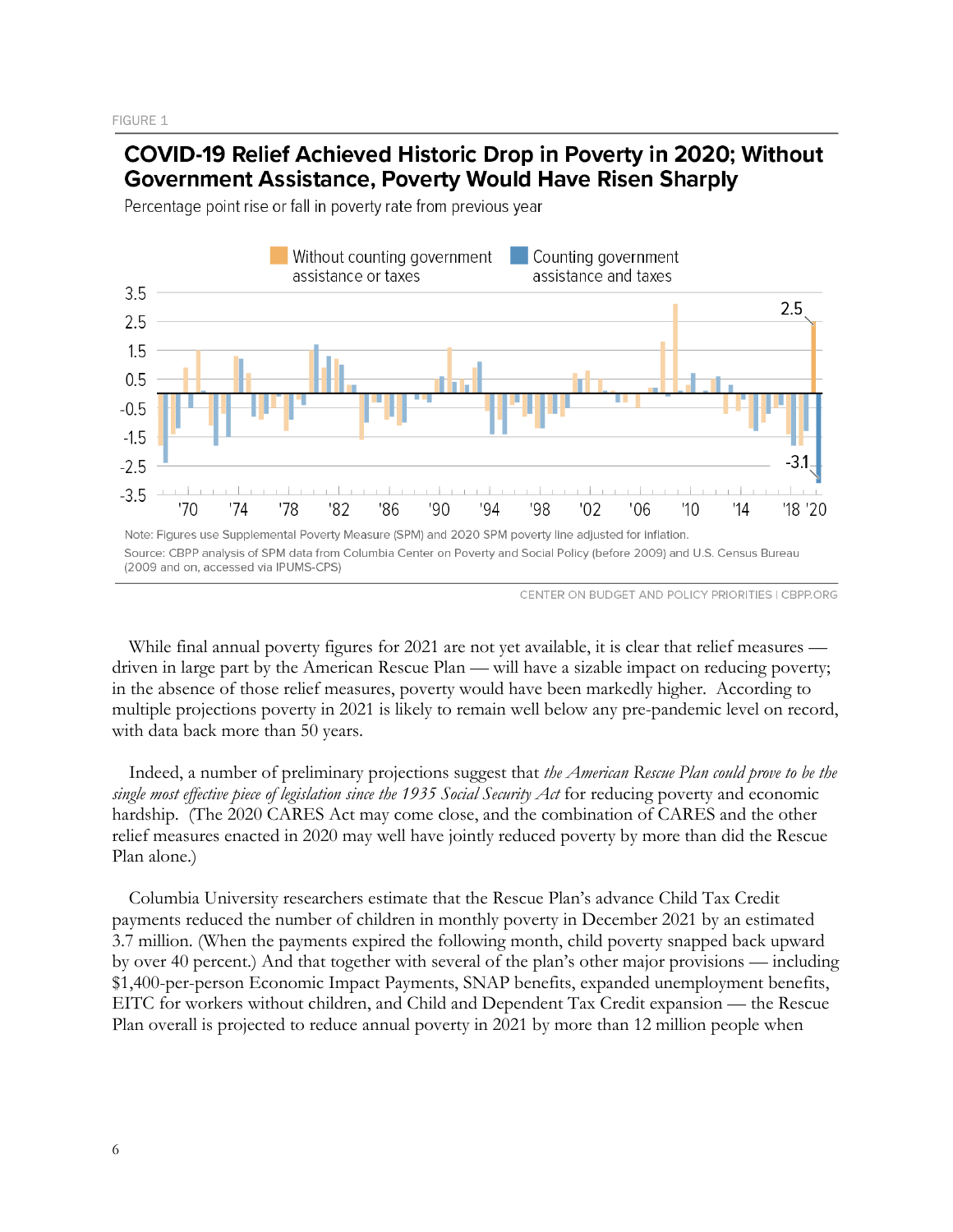compared with poverty without this aid. That includes 5.6 million children kept out of poverty by the Rescue Plan, a reduction in child poverty of 56 percent. [5](#page-6-0)

Indications of the potency of the policy response in reducing hardship include the following:

- Major measures of food hardship held steady, despite record job losses. The rate of food insecurity in 2020 (the latest year for which the Department of Agriculture (USDA) has detailed annual data) was statistically unchanged from 2019. Less detailed weekly data from the Census Bureau showed the number of adults reporting that their household did not get enough to eat in the last seven days fell sharply in 2021 after each of a number of infusions of relief payments, including the Economic Impact Payments and monthly Child Tax Credit benefits provided by the American Rescue Plan.<sup>[6](#page-6-1)</sup>
- Medicaid enrollment increased by over 16 million from February 2020 to February 2022 due to relief provisions that provided continuity of coverage, and ACA marketplace enrollment grew by more than 3 million from 2020 to 2022. Without these measures, the number of people without health coverage during a pandemic almost certainly would have risen.
- Despite significant administrative challenges, millions of people received jobless benefits because of temporary eligibility expansions and tens of millions received increased benefits. Jobless benefits kept 5.5 million out of poverty in 2020, Census data show. In 2021, the Urban Institute projected, unemployment benefits overall would keep 6.7 million people above the poverty line in 2021, and the Rescue Plan's expansion of these benefits alone would lower poverty from 13.[7](#page-6-2) percent to 12.6 percent or by more than 3 million people.<sup>7</sup>
- There was no surge in evictions in 2021 when the national eviction moratorium was lifted even though millions of people were behind on paying their rent. This is due both to relief measures overall that helped households make ends meet and brought back jobs more quickly and to critical housing-specific measures. More than 5.7 million households received emergency rental assistance from January 2021 through April 2022 to help them with pastdue and current rent bills, forestalling eviction for many.

<span id="page-6-1"></span><sup>6</sup> Patrick Cooney, H. Luke Shaefer, and Samiul Jubaed, "Material Hardship and Well-Being of U.S. Households At the End of 2021," University of Michigan Poverty Solutions, March 2022, [http://sites.fordschool.umich.edu/poverty2021/files/2022/03/PovertySolutions-Material-Hardship-2021-](http://sites.fordschool.umich.edu/poverty2021/files/2022/03/PovertySolutions-Material-Hardship-2021-March2022.pdf) [March2022.pdf.](http://sites.fordschool.umich.edu/poverty2021/files/2022/03/PovertySolutions-Material-Hardship-2021-March2022.pdf) 

<span id="page-6-0"></span><sup>5</sup> Zachary Parolin *et al.,* "Absence of Monthly Child Tax Credit Leads to 3.7 Million More Children in Poverty in January 2022," Columbia University Center on Poverty and Social Policy, Vol. 6, No. 2, February 17, 2022, [https://static1.squarespace.com/static/610831a16c95260dbd68934a/t/620ec869096c78179c7c4d3c/1645135978087/M](https://static1.squarespace.com/static/610831a16c95260dbd68934a/t/620ec869096c78179c7c4d3c/1645135978087/Monthly-poverty-January-CPSP-2022.pdf) [onthly-poverty-January-CPSP-2022.pdf;](https://static1.squarespace.com/static/610831a16c95260dbd68934a/t/620ec869096c78179c7c4d3c/1645135978087/Monthly-poverty-January-CPSP-2022.pdf) Zachary Parolin *et al.,* "The Potential Poverty Reduction Effect of the American Rescue Plan," Center on Poverty and Social Policy at Columbia University, March 11, 2021, [https://static1.squarespace.com/static/610831a16c95260dbd68934a/t/6113eddb3cde100cb68904ee/1628696027691/P](https://static1.squarespace.com/static/610831a16c95260dbd68934a/t/6113eddb3cde100cb68904ee/1628696027691/Poverty-Reduction-Analysis-American-Rescue-Plan-CPSP-2021.pdf)

[overty-Reduction-Analysis-American-Rescue-Plan-CPSP-2021.pdf.](https://static1.squarespace.com/static/610831a16c95260dbd68934a/t/6113eddb3cde100cb68904ee/1628696027691/Poverty-Reduction-Analysis-American-Rescue-Plan-CPSP-2021.pdf) 

An analysis by the Urban Institute found an even larger reduction in 2021 poverty from the Rescue Plan. Laura Wheaton *et al.*, "2021 Poverty Projections: Assessing Four American Rescue Plan Policies," Urban Institute: March 2021, [https://www.urban.org/research/publication/2021-poverty-projections-assessing-four-american-rescue-plan-policies.](https://www.urban.org/research/publication/2021-poverty-projections-assessing-four-american-rescue-plan-policies) 

<span id="page-6-2"></span><sup>7</sup> Laura Wheaton, Linda Giannarelli and Ilham Dehry, "2021 Poverty Projections: Assessing the Impact of Benefits and Stimulus Measures," Urban Institute, July 2021, [https://www.urban.org/sites/default/files/publication/104603/2021](https://www.urban.org/sites/default/files/publication/104603/2021-poverty-projections_0_0.pdf) [poverty-projections\\_0\\_0.pdf;](https://www.urban.org/sites/default/files/publication/104603/2021-poverty-projections_0_0.pdf) Laura Wheaton *et al.,* "2021 Poverty Projections: Assessing Four American Rescue Plan Policies," Urban Institute: March 2021, [https://www.urban.org/sites/default/files/publication/103794/2021-poverty](https://www.urban.org/sites/default/files/publication/103794/2021-poverty-projections-assessing-four-american-rescue-plan-policies_0_0.pdf)[projections-assessing-four-american-rescue-plan-policies\\_0\\_0.pdf.](https://www.urban.org/sites/default/files/publication/103794/2021-poverty-projections-assessing-four-american-rescue-plan-policies_0_0.pdf)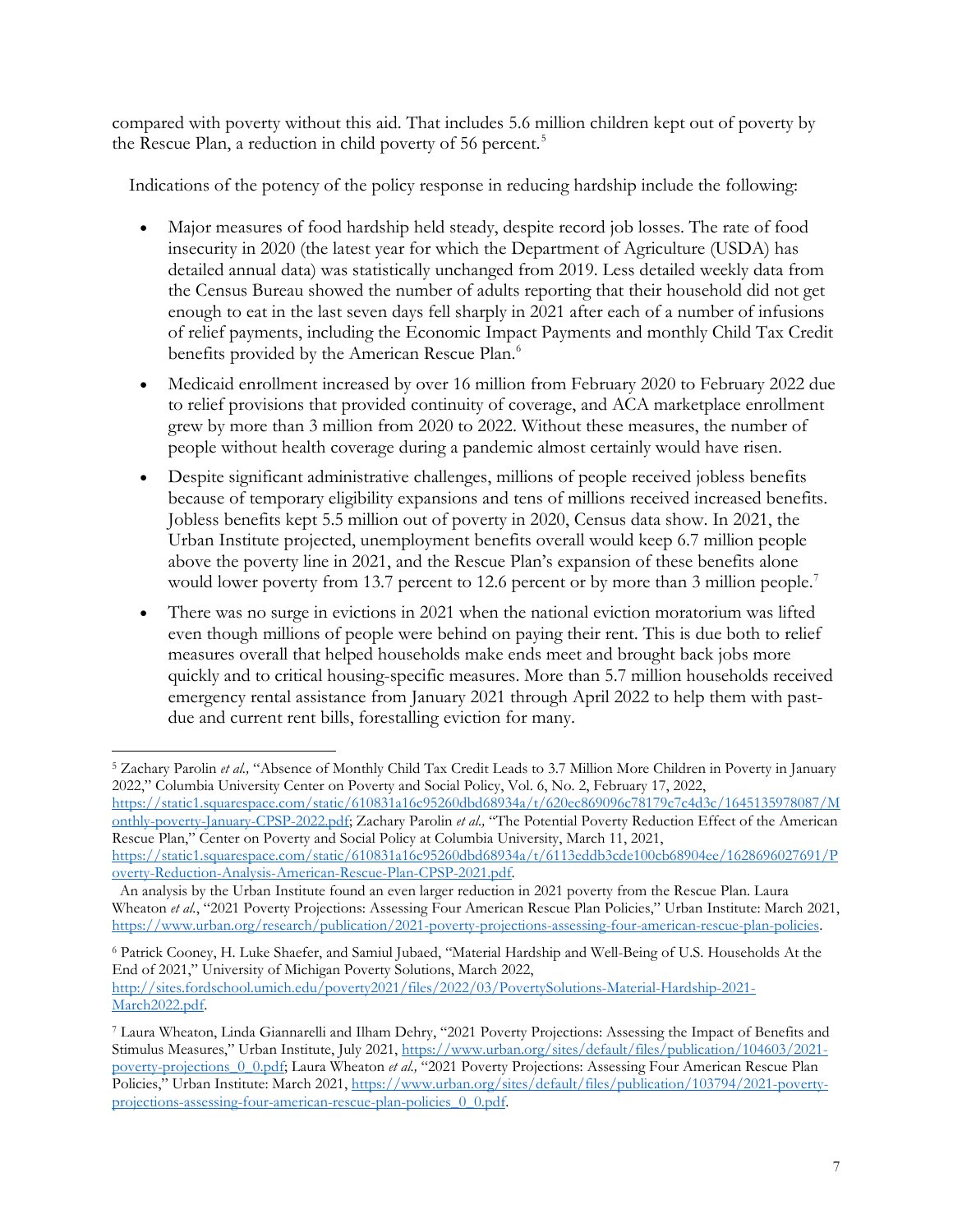Examining real-time hardship and consumer spending data, many analysts have noted the policies' powerful influence.<sup>[8](#page-7-0)</sup> The share of adults in households without enough to eat in the last seven days fell a statistically significant amount on three occasions after federal aid was distributed:

- In early January 2021, after the Treasury Department delivered Economic Impact Payments (EIPs) worth \$600 per person (starting December 29), the share of adults with children in food-insufficient homes, where someone did not have enough to eat in the past seven days, fell one-sixth.
- In late March 2021, after the Treasury Department disbursed EIPs made available through the American Rescue Plan worth \$1,400 per person (starting mid-month), food insufficiency for adults with children fell one-fourth.
- In late July 2021, after the Treasury Department made the first payment (on July 15) of the expanded Child Tax Credit worth up to \$300 a month per child and newly available to many of the lowest-income children, food insufficiency reported by adults with children fell significantly and rapidly. Numerous analyses, drawing on multiple sources and types of data, attribute the improvement to the Rescue Plan's Child Tax Credit monthly payments.<sup>[9](#page-7-1)</sup>

The economic fallout from the pandemic was especially severe for workers in low-wage sectors of the economy, such as restaurants and hospitality, in which people of color and women are overrepresented (as discussed more below). Black and Latino people entered the pandemic with lower income and fewer assets due to structural racism and discrimination, which have limited

[Bill-PolicyBrief-r1.pdf;](http://sites.fordschool.umich.edu/poverty2021/files/2021/05/PovertySolutions-Hardship-After-COVID-19-Relief-Bill-PolicyBrief-r1.pdf) Paul R. Shafer *et al.,* "Association of the Implementation of Child Tax Credit Advance Payments With Food Insufficiency in US Households," *JAMA Network Open,* January 13, 2022,

[https://static1.squarespace.com/static/610831a16c95260dbd68934a/t/6148c84a76d7c27c418bcd13/1632159820347/C](https://static1.squarespace.com/static/610831a16c95260dbd68934a/t/6148c84a76d7c27c418bcd13/1632159820347/Child-Tax-Credit-Expansion-on-Material-Hardship-CPSP-2021.pdf) [hild-Tax-Credit-Expansion-on-Material-Hardship-CPSP-2021.pdf;](https://static1.squarespace.com/static/610831a16c95260dbd68934a/t/6148c84a76d7c27c418bcd13/1632159820347/Child-Tax-Credit-Expansion-on-Material-Hardship-CPSP-2021.pdf) Michael Karpman *et al.*, "Child Tax Credit Recipients Experience a Larger Decline in Food Insecurity and a Similar Change in Employment as Nonrecipients Between 2020 and 2021," Tax Policy Center, May 2022, [https://www.urban.org/research/publication/child-tax-credit-recipients](https://www.urban.org/research/publication/child-tax-credit-recipients-experienced-larger-decline-food-insecurity-and)[experienced-larger-decline-food-insecurity-and;](https://www.urban.org/research/publication/child-tax-credit-recipients-experienced-larger-decline-food-insecurity-and) Patrick Cooney, H. Luke Shaefer, and Samiul Jubaed, "Material Hardship and Well-Being of U.S. Households At the End of 2021," University of Michigan Poverty Solutions, March 2022, [http://sites.fordschool.umich.edu/poverty2021/files/2022/03/PovertySolutions-Material-Hardship-2021-](http://sites.fordschool.umich.edu/poverty2021/files/2022/03/PovertySolutions-Material-Hardship-2021-March2022.pdf) [March2022.pdf;](http://sites.fordschool.umich.edu/poverty2021/files/2022/03/PovertySolutions-Material-Hardship-2021-March2022.pdf) Elizabeth Adams *et al*., "Patterns of Food Security and Dietary Intake During the First Half of the Child Tax Credit Expansion," *Health Affairs*, Vol. 41, No. 5, May 2022,

<span id="page-7-0"></span><sup>8</sup> See, for example, Patrick Cooney and H. Luke Shaefer, "Material Hardship and Mental Health Following the Covid-19 Relief Bill and American Rescue Plan Act," University of Michigan Poverty Solutions, May 2021, [http://sites.fordschool.umich.edu/poverty2021/files/2021/05/PovertySolutions-Hardship-After-COVID-19-Relief-](http://sites.fordschool.umich.edu/poverty2021/files/2021/05/PovertySolutions-Hardship-After-COVID-19-Relief-Bill-PolicyBrief-r1.pdf)

[https://jamanetwork.com/journals/jamanetworkopen/fullarticle/2788110;](https://jamanetwork.com/journals/jamanetworkopen/fullarticle/2788110) Lauren Bauer, Krista Ruffini, and Diane Whitmore Schanzenbach, "An Update on the Effect of Pandemic-EBT on Measures of Food Hardship," Brookings Institution Hamilton Project, September 29, 2021,

https://www.hamiltonproject.org/blog/an\_update\_on\_the\_effect\_of\_pandemic\_ebt\_on\_measures\_of\_food\_hardship; Zachary Parolin *et al.,* "The Initial Effects of the Expanded Child Tax Credit on Material Hardship," Columbia University Poverty and Social Policy Working Paper, September, 20, 2021,

[https://www.healthaffairs.org/doi/10.1377/hlthaff.2021.01864;](https://www.healthaffairs.org/doi/10.1377/hlthaff.2021.01864) Allison Bovell-Ammon *et al.*, "The Child Tax Credit Benefits Whole Families: Preliminary Data Show Improved Food Security and Parental Health," Children's HealthWatch, May 2022, [https://childrenshealthwatch.org/wp-content/uploads/Childrens-HealthWatch-Preliminary-](https://childrenshealthwatch.org/wp-content/uploads/Childrens-HealthWatch-Preliminary-CTC-findings-vf.pdf)[CTC-findings-vf.pdf.](https://childrenshealthwatch.org/wp-content/uploads/Childrens-HealthWatch-Preliminary-CTC-findings-vf.pdf) 

<span id="page-7-1"></span><sup>9</sup> For adults without children, food insufficiency also declined after the EIP payments (which they received) but not after the start of the monthly Child Tax Credit payments (which they did not receive), consistent with the conclusion that these and other relief policies eased hardship. Studies linking the Child Tax Credit payments with declines in hardship include Shafer *et al.* (2022), Cooney *et al.* (2022), Parolin *et al.* (2021), Karpman *et al.* (2022), and Adams *et al.* (2022).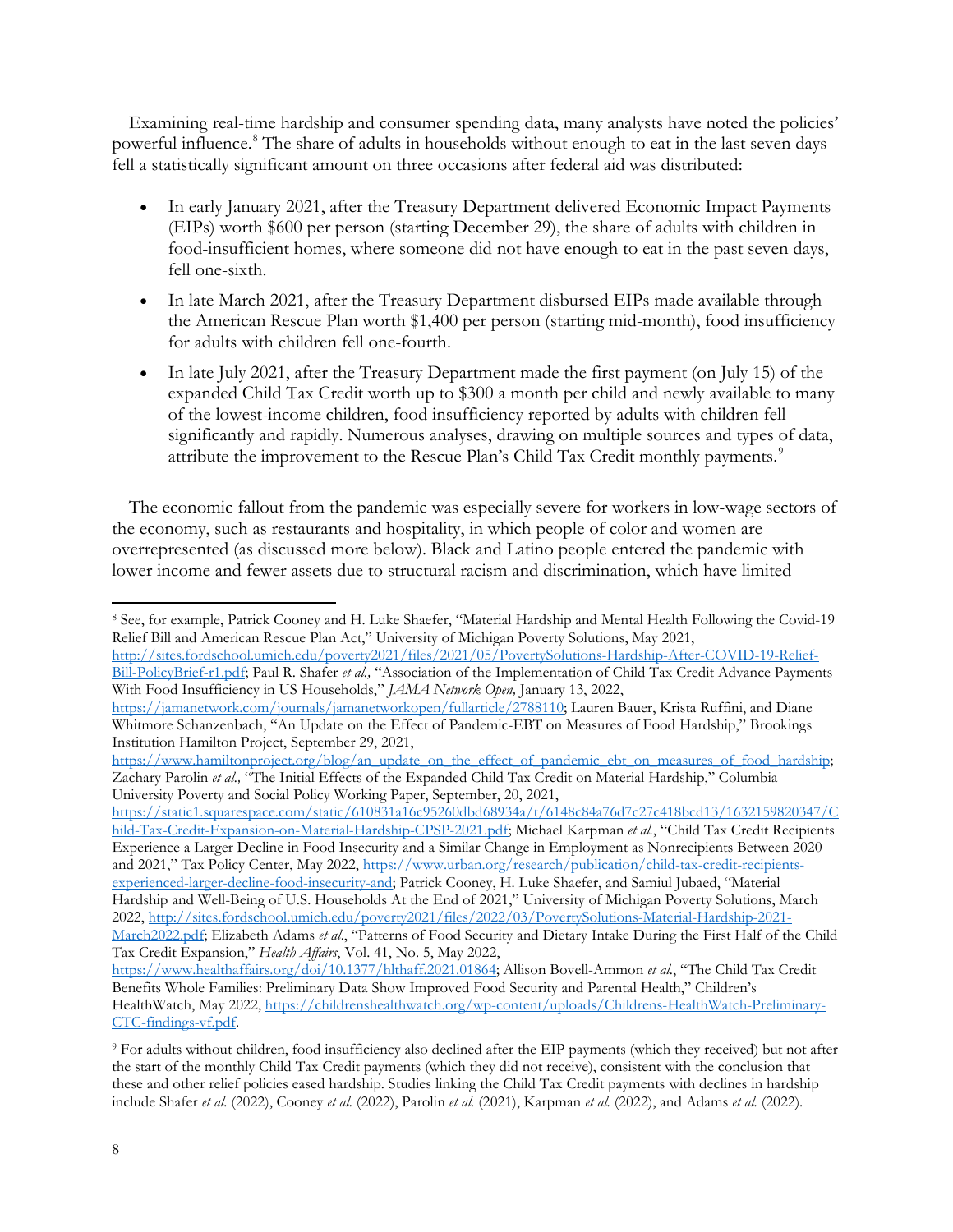opportunities for people of color in employment, housing, education, and other areas. This meant that many elements of the pandemic response that targeted those with the greatest need had particularly large, positive impacts on Black and Latino people.

At the same time, many relief measures excluded some immigrants, who are important members of our communities and who were particularly affected by the pandemic and recession, and immigrants and their families often feared receiving help they qualified for. The American Rescue Plan helped by expanding access to Economic Impact Payments — providing them to people with Social Security numbers who lived with others without an SSN — and the Biden Administration has taken steps to reduce fear among immigrants and their families so that they don't forgo help they need and qualify for.

Surveying the relief policies' impacts on hardship, H. Luke Shaefer of the University of Michigan wrote:

None of these programs have worked perfectly. Some people were unable to get on unemployment insurance, some did not receive their EIP, and some eligible families have still not received their child tax credit payments. Yet, on the whole, the vast majority of Americans were able to access these critical supports, that together formed a robust, cashbased safety[-net] unlike anything we've seen before. A safety-net that buoyed households during a time of widespread joblessness, and prevented the economy from slipping into a prolonged recession. While we should always think about the ways that we can do better, I think it is also critical to recognize the successes we have had. *This is the best, most successful response to an economic crisis that we have ever mounted, and it is not even close.* [10](#page-8-0) (Emphasis added.)

#### Macroeconomic Impacts

The spread of COVID-19 triggered the deepest recession since World War II. Policymakers' rapid, powerful response was instrumental in turning the economy around. (See Figure 2.)

Federal relief measures in the U.S. were larger as a share of GDP than in most European countries and Japan, and the U.S. has gotten back to pre-pandemic levels of economic activity faster.[11](#page-8-1) The path of the recovery in 2020 and 2021 largely tracked the policy response, though shifts in the virus and in restrictions on economic activity also had an impact. Following enactment of the CARES Act in March 2020, the economy grew strongly<sup>[12](#page-8-2)</sup> and by mid-summer, the jobs deficit had been cut in half. However, around the time the federal supplement to weekly unemployment benefits expired at the end of July — and COVID cases then rose substantially from mid-September

<span id="page-8-0"></span><sup>&</sup>lt;sup>10</sup> H. Luke Shaefer, Testimony Before the Select Subcommittee on the Coronavirus Crisis Hearing on the Impact of Pandemic Response, September 22, 2021, [https://docs.house.gov/meetings/VC/VC00/20210922/114055/HHRG-](https://docs.house.gov/meetings/VC/VC00/20210922/114055/HHRG-117-VC00-Wstate-ShaeferH-20210922.pdf)[117-VC00-Wstate-ShaeferH-20210922.pdf.](https://docs.house.gov/meetings/VC/VC00/20210922/114055/HHRG-117-VC00-Wstate-ShaeferH-20210922.pdf)

<span id="page-8-1"></span><sup>11</sup> Gian Maria Milesi-Ferretti, "A most unusual recovery: How the US rebound from COVID differs from rest of G7," Brookings Institution, December 8, 2021[, https://www.brookings.edu/blog/up-front/2021/12/08/a-most-unusual](https://www.brookings.edu/blog/up-front/2021/12/08/a-most-unusual-recovery-how-the-us-rebound-from-covid-differs-from-rest-of-g7/#cancel)[recovery-how-the-us-rebound-from-covid-differs-from-rest-of-g7/#cancel.](https://www.brookings.edu/blog/up-front/2021/12/08/a-most-unusual-recovery-how-the-us-rebound-from-covid-differs-from-rest-of-g7/#cancel) 

<span id="page-8-2"></span><sup>12</sup> The National Bureau of Economic Research (NBER), the acknowledged arbiter of business dating, has determined that the pandemic recession lasted two months, from the previous peak in February 2020 through April 2020. On a quarterly basis, NBER determined that the recession lasted two quarters, from the previous peak in the fourth quarter of 2019 through the second quarter of 2020.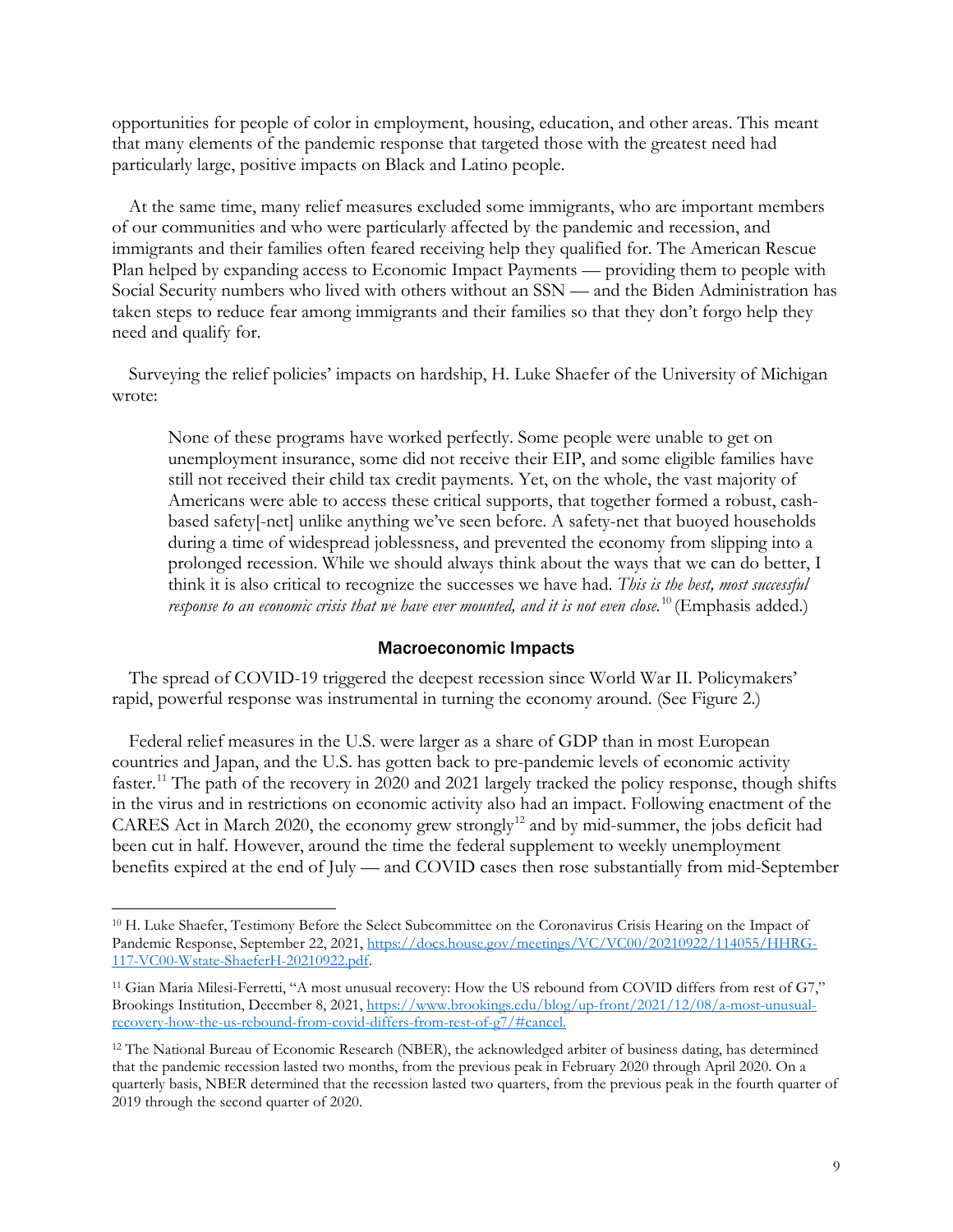through the end of the year — job growth slowed, and remained slow until the end of 2020, when Congress passed another major relief package. With that package and the American Rescue Plan in March 2021, as well as progress against the virus, job growth picked up, averaging 540,000 per month between December 2020 and May 2022.



CENTER ON BUDGET AND POLICY PRIORITIES | CBPP.ORG

A Moody's Analytics analysis finds that in the absence of relief measures, "the economy would have succumbed to a double-dip recession," and unemployment, particularly among low-paid workers, would be significantly higher. And without the Rescue Plan, but if the other relief packages had been enacted, the U.S. still would have "come close to suffering a double-[dip] recession in spring 2021."<sup>[13](#page-9-0)</sup>

The pattern of job loss and recovery has varied widely across industries, occupations, and demographic groups. A Congressional Budget Office (CBO) analysis found that just 11 out of 264 private industries accounted for about *half* of the job losses in the downturn and about half of the rebound in employment over the next 12 months, with restaurants and other food services accounting for the largest decline and rebound.<sup>[14](#page-9-1)</sup> In general, women, workers of color, workers without a bachelor's degree, and foreign-born workers were employed in the industries and occupations most affected by the pandemic. These workers had greater job losses in the recession

<span id="page-9-0"></span><sup>13</sup> *Yaros et al., op. cit.*

<span id="page-9-1"></span><sup>14</sup> Congressional Budget Office, "Additional Information About the Updated Budget and Economic Outlook: 2021 to 2031," July 2021, Figure 2-1, [https://www.cbo.gov/publication/57373#\\_idTextAnchor084.](https://www.cbo.gov/publication/57373#_idTextAnchor084)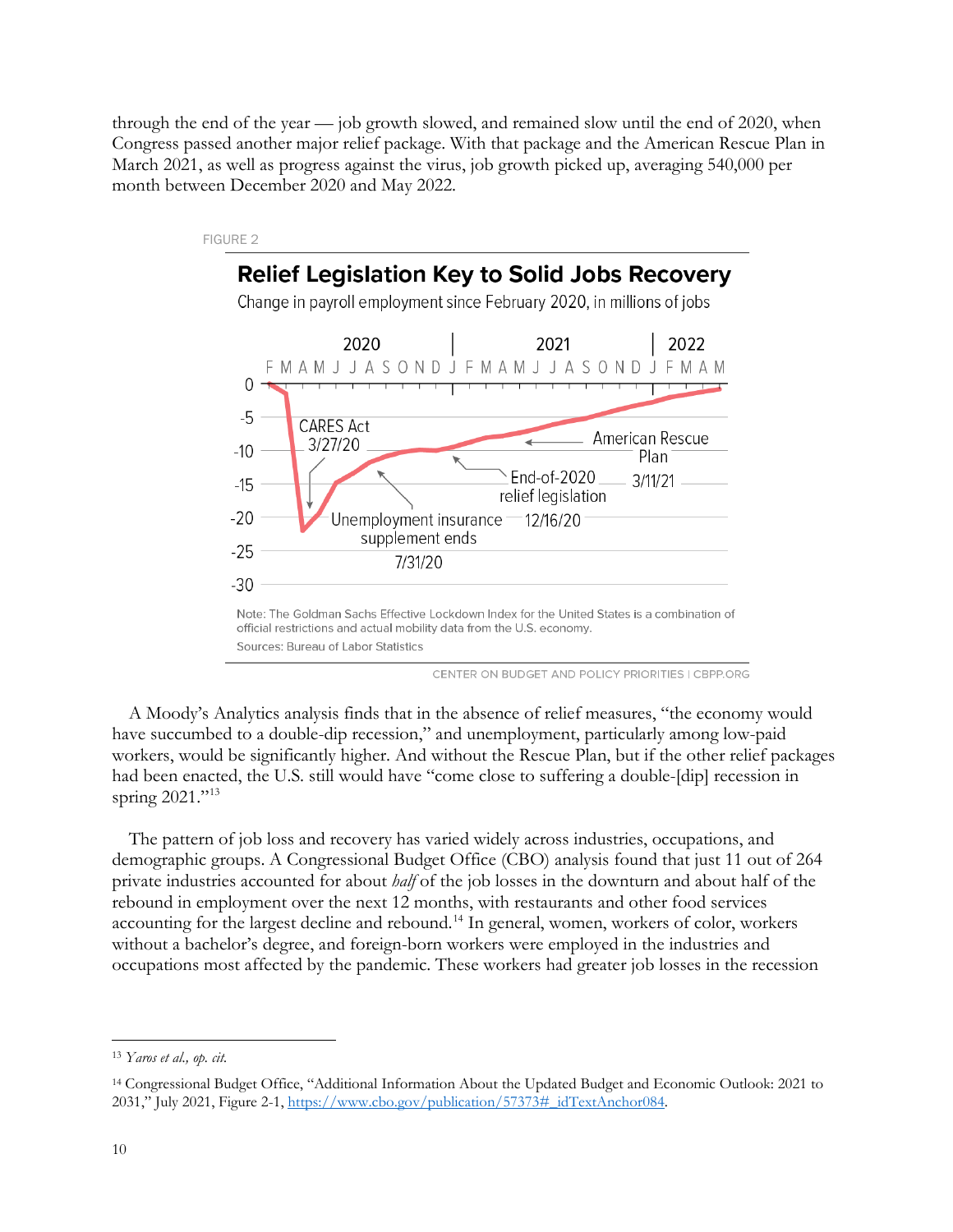than workers who were white, native born, and four-year college graduates, but also substantial bounce-backs in the robust, relief-fueled recovery.[15](#page-10-0)

The strong recovery and tight labor markets have produced rapid nominal wage growth over the past two years, especially for the lowest-paid workers, which has offset some of the effects of recent inflation. For workers in many low-paid jobs, in fact, wage increases appear to have modestly exceeded inflation over this period. [16](#page-10-1)

In the 12 months ending in April, average annual earnings in 18 industries with 34 million nonmanagement jobs of the total of 126 million payroll jobs grew faster than the 8.3 percent rise in the consumer price index (CPI), according to an analysis of industries ranked by average hourly earnings. (Employment was averaged over the 12 months ending in April.) Nine of those industries, with a total of 18 million jobs, were in low-paid industries that experienced the largest and most sustained job losses since February 2020.

However, inflation is high and is causing strain on families. CBO's most recent projections show inflation remaining elevated but gradually coming down over the course of 2022 and 2023. The pandemic economy has been like no other, with fluctuations in the demand and supply of goods, services, and labor. Blaming inflation solely on the demand created by pandemic relief programs, which supported struggling families and unemployed workers and supported spending that promoted a robust recovery, is misguided. Inflation emerged for a number of reasons, including supply constraints that created shortages that in turn led to price increases. In particular, constraints in meeting demand for goods relative to services contributed to rising inflation, as have shortages of intermediate goods like computer chips. Those constraints often stem from the health crisis itself, which hampered production of some key goods (and continues to cause supply shortages of some goods today). More recently, inflation has been driven in part by the Russian invasion of Ukraine, which has significantly affected energy and food prices globally and in the U.S., and by virus-related shutdowns in China.

Nor is high inflation confined to the United States. Inflation is at the highest rate in decades in the euro area, the U.K., and Canada. U.S. consumer prices have risen by 8.3 percent in the last year, but they also are up 8.1 percent in the euro area<sup>[17](#page-10-2)</sup> and 9 percent in the U.K.<sup>18</sup> While the timing and causes of inflation in the U.S. and in Europe are not the same, inflation is far from limited to the U.S.

<span id="page-10-0"></span><sup>&</sup>lt;sup>15</sup> The recovery from the large job losses between February 2020 and April 2020 has generally been largest for the same groups that experienced the deepest losses, but in many cases, all of the recession losses have not yet been made up. For example, while the share of Hispanic workers with a job in December 2021 was 0.3 percent higher than in February 2020, Hispanic women's employment was still 0.6 percent below what it was in February 2020.

<span id="page-10-1"></span><sup>16</sup> Employment Cost Index calculations reported in Jason Furman and Wilson Powell III, "US wages grew at fastest pace in decades in 2021, but prices grew even more," Peterson Institution for International Economics, January 28, 2022, [https://www.piie.com/blogs/realtime-economic-issues-watch/us-wages-grew-fastest-pace-decades-2021-prices-grew](https://www.piie.com/blogs/realtime-economic-issues-watch/us-wages-grew-fastest-pace-decades-2021-prices-grew-even-more)[even-more.](https://www.piie.com/blogs/realtime-economic-issues-watch/us-wages-grew-fastest-pace-decades-2021-prices-grew-even-more) 

<span id="page-10-2"></span><sup>17</sup> Eurostat, European Union, "Flash estimate – May 2022, Euro area annual inflation up to 8.1%," May 31, 2022, [https://ec.europa.eu/eurostat/documents/2995521/14636256/2-31052022-AP-EN.pdf/3ba84e21-80e6-fc2f-6354-](https://ec.europa.eu/eurostat/documents/2995521/14636256/2-31052022-AP-EN.pdf/3ba84e21-80e6-fc2f-6354-2b83b1ec5d35) [2b83b1ec5d35.](https://ec.europa.eu/eurostat/documents/2995521/14636256/2-31052022-AP-EN.pdf/3ba84e21-80e6-fc2f-6354-2b83b1ec5d35) 

<span id="page-10-3"></span><sup>&</sup>lt;sup>18</sup> Trading Economics, "United Kingdom Inflation Rate," May 2022, [https://tradingeconomics.com/united](https://tradingeconomics.com/united-kingdom/inflation-cpi)[kingdom/inflation-cpi.](https://tradingeconomics.com/united-kingdom/inflation-cpi)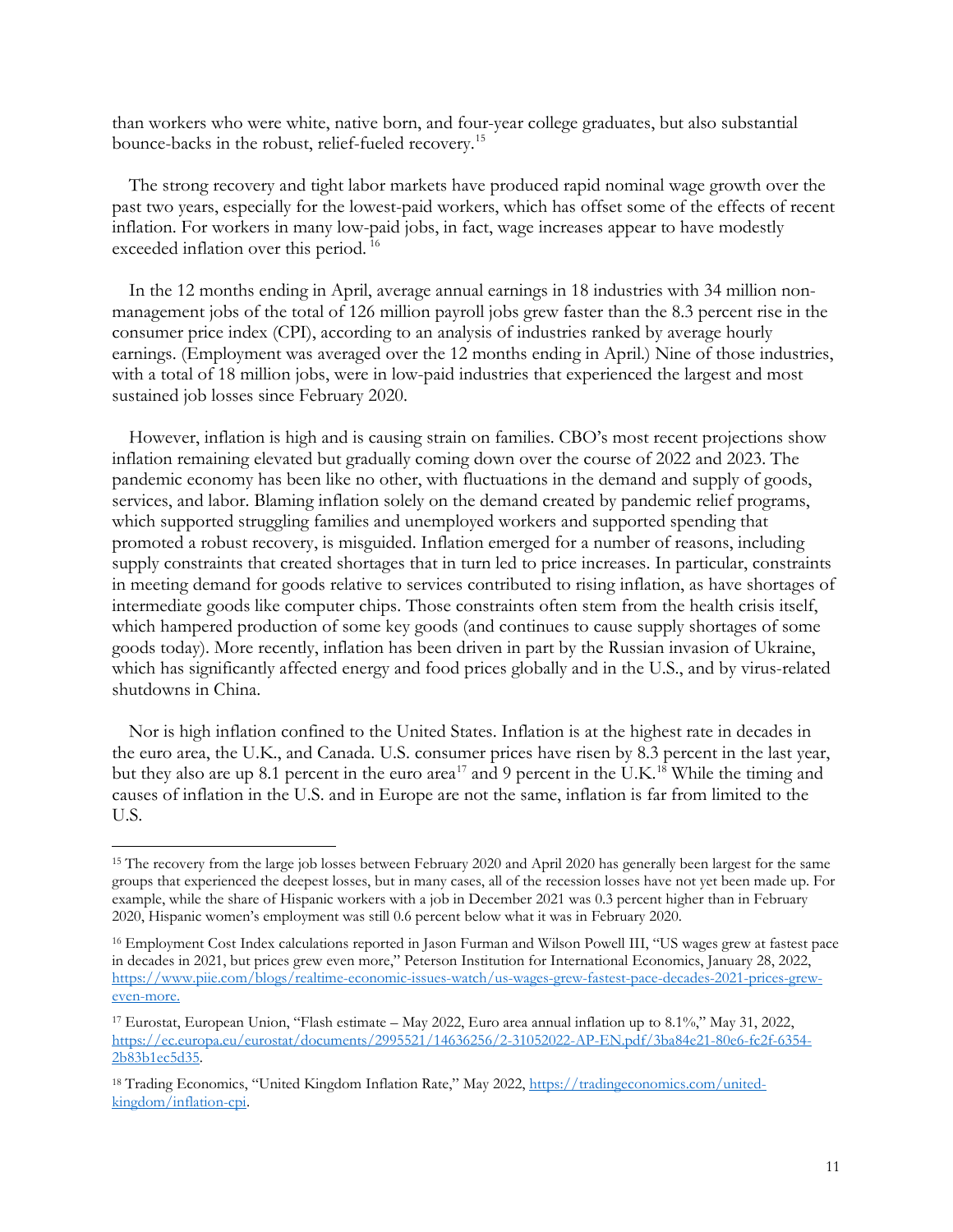Some have sought to blame rising labor costs for recent inflation, but the contribution of labor costs to recent price increases has been much lower than normal, while the contribution of corporate profits has been much higher than normal.<sup>[19](#page-11-0)</sup> This strongly indicates that a substantial share of inflation is being caused by factors outside of labor market issues. The share of the population with a job and the labor force participation rate among prime-age workers have continued to recover and are now quite close to pre-pandemic levels, which themselves were higher just before the pandemic than at any time since 2001 and 2008, respectively.

The Federal Reserve has declared its commitment to bringing inflation down and has the tools to slow aggregate demand growth while remaining attentive to its dual mandate from Congress to promote both stable prices and maximum employment. In December 2021, the Fed announced plans to taper and eventually end quantitative easing and to begin raising its target range for the federal funds rate, and it began implementing those policies starting in March 2022. In May the Fed raised its target federal funds range to 0.75 to 1.0 percent and in June it began reducing its holdings of long-term assets, initiating a policy of quantitative tightening.

Lowering inflation is necessary, but it is important to consider what the state of the economy would have been over the course of the crisis — and the amount of hardship that families would have faced — if the nation hadn't enacted robust relief measures, including the American Rescue Plan. The Moody's analysis noted above found that without these measures, the recovery would have been far slower and weaker, high unemployment would have been far more protracted, and as a result, hardship far worse.<sup>[20](#page-11-1)</sup> The Moody's analysis also points to the importance of the American Rescue Plan in bolstering the recovery in 2021 and bringing about a more rapid jobs recovery. And supply constraints likely would have raised inflation above pre-pandemic rates for a while in any case, as would the impact of the Russian invasion.

The federal response to the COVID-19 pandemic helped tens of millions of people get adequate food, shelter, and medical care and cover other basic household expenses during the crisis while also sparking a historically rapid recovery from recession. Higher inflation today is preferable to a more protracted recession that left more people unable to pay their bills and more businesses shuttered, economist Paul Krugman (among others) has argued.<sup>21</sup>

#### What Specific Policies Achieved

**Child Tax Credit.** The American Rescue Plan included a one-year expansion of the Child Tax Credit that increased the maximum credit amount (to \$3,600 for children under age 6 and \$3,000 for children aged 6 to 17), made the full credit available to children in families with low or no earnings in the year (often called making it "fully refundable"), allowed families to claim their 17-year-old children for the first time, and delivered half of the credit via advance monthly payments rather than

<span id="page-11-0"></span><sup>19</sup> Josh Bivens, "Corporate profits have contributed disproportionately to inflation. How should policymakers respond?" Economic Policy Institute, April 21, 2022[, https://www.epi.org/blog/corporate-profits-have-contributed](https://www.epi.org/blog/corporate-profits-have-contributed-disproportionately-to-inflation-how-should-policymakers-respond/)[disproportionately-to-inflation-how-should-policymakers-respond/](https://www.epi.org/blog/corporate-profits-have-contributed-disproportionately-to-inflation-how-should-policymakers-respond/) 

<span id="page-11-1"></span><sup>20</sup> Yaros *et al., op. cit.*

<span id="page-11-2"></span><sup>21</sup> See, for example, Paul Krugman, "The Secret Triumph of Economic Policy," *New York Times,* January 13, 2022, [https://www.nytimes.com/2022/01/13/opinion/pandemic-economic-recovery.html.](https://www.nytimes.com/2022/01/13/opinion/pandemic-economic-recovery.html)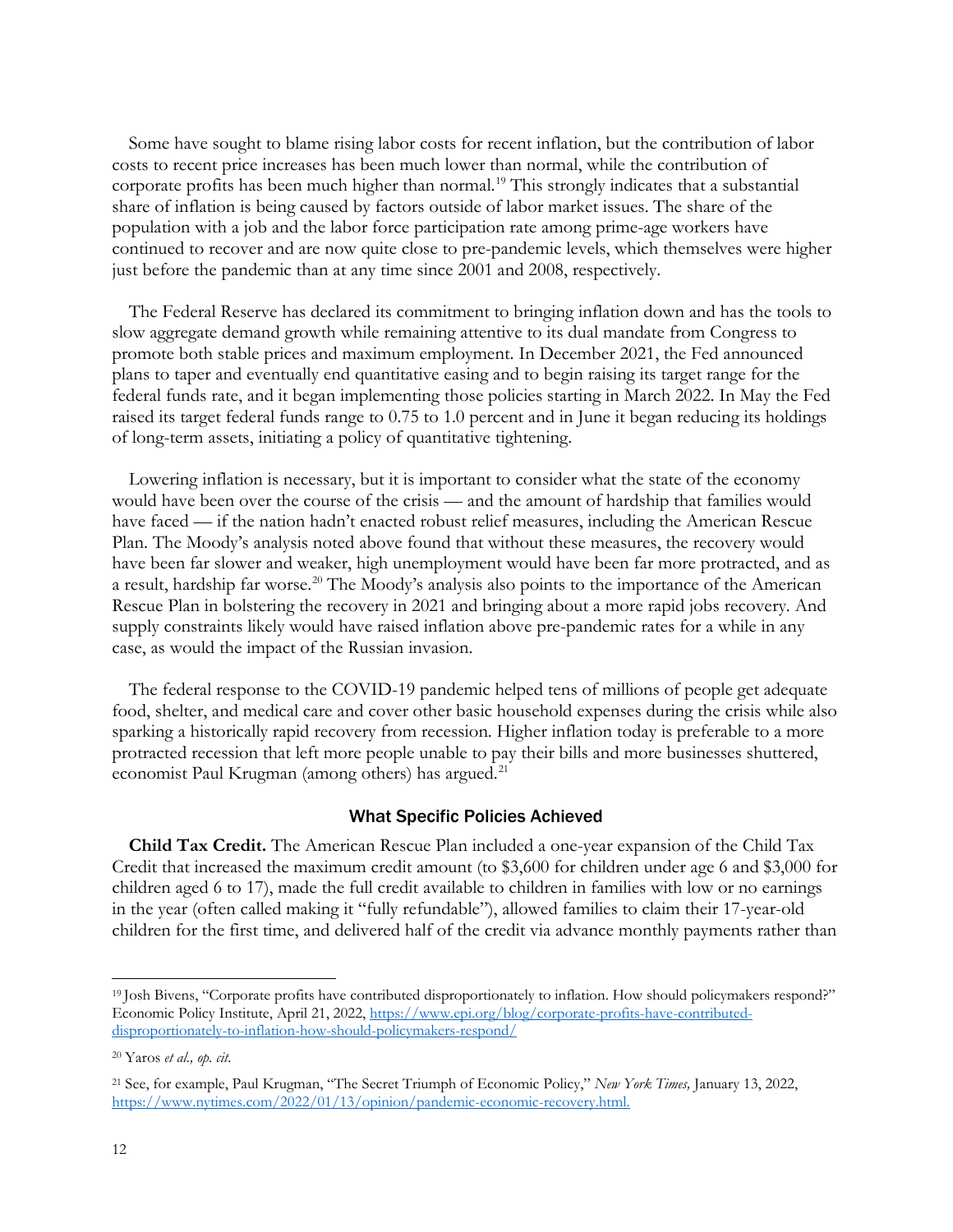entirely as a lump sum at tax time.<sup>[22](#page-12-0)</sup> The Treasury Department issued monthly Child Tax Credit payments to over 61 million children in December 2021.<sup>23</sup>

These payments sharply reduced monthly child poverty, with full refundability almost certainly being the main driver of that poverty reduction. In December 2021, by which time most families had received half the credit through advance monthly payments, the payments kept an estimated 3.7 million children out of poverty (using a monthly poverty measure), a 29 percent reduction that was reversed when the credit expired the following month.<sup>[24](#page-12-2)</sup> The vast majority of families with low incomes spent their payments on necessities — food, housing, clothing, utilities — and education, data from the Census Bureau's Household Pulse Survey show.<sup>[25](#page-12-3)</sup> (See Figure 3.) Reported food insufficiency dropped significantly and rapidly after the first round of monthly payments, according to Pulse data. There is no evidence the payments negatively affected parental employment.<sup>[26](#page-12-4)</sup>

<span id="page-12-0"></span><sup>&</sup>lt;sup>22</sup> These larger credit amounts start to phase down to \$2,000 for families with incomes above \$112,500 for a head of household and \$150,000 for a married couple. The \$2,000 credit starts to phase down for families with incomes above \$200,000 for a head of household and \$400,000 for a married couple.

<span id="page-12-1"></span><sup>&</sup>lt;sup>23</sup> Department of the Treasury, "By State: Advance Child Tax Credit Payments Distributed in December 2021," December 15, 2021[, https://home.treasury.gov/system/files/131/Advance-CTC-Payments-Disbursed-December-2021](https://home.treasury.gov/system/files/131/Advance-CTC-Payments-Disbursed-December-2021-by-State-12152021.pdf) [by-State-12152021.pdf.](https://home.treasury.gov/system/files/131/Advance-CTC-Payments-Disbursed-December-2021-by-State-12152021.pdf) 

<span id="page-12-2"></span><sup>24</sup> Zachary Parolin, Sophie Collyer, and Megan A. Curran, "Sixth Child Tax Credit Payment Kept 3.7 Million Children Out of Poverty in December," Columbia University Center on Poverty and Social Policy, Vol. 6, No. 1, January 18, 2022,

[https://static1.squarespace.com/static/5743308460b5e922a25a6dc7/t/61ea068f13dbfa56bfc9be17/1642727056209/M](https://static1.squarespace.com/static/5743308460b5e922a25a6dc7/t/61ea068f13dbfa56bfc9be17/1642727056209/Monthly-poverty-December-2021-CPSP.pdf) [onthly-poverty-December-2021-CPSP.pdf;](https://static1.squarespace.com/static/5743308460b5e922a25a6dc7/t/61ea068f13dbfa56bfc9be17/1642727056209/Monthly-poverty-December-2021-CPSP.pdf) Parolin *et al.* (February 2022), *op. cit*. Note that monthly and annual povertyreduction calculations differ. The estimated monthly poverty impact of the expanded Child Tax Credit, for instance, does not include the lump-sum payments received at tax time, so monthly poverty reductions understate the eventual full-year effect of the credit.

<span id="page-12-3"></span><sup>25</sup> Claire Zippel, "9 in 10 Families With Low Incomes Are Using Child Tax Credits to Pay for Necessities, Education," CBPP, October 21, 2021, [https://www.cbpp.org/blog/9-in-10-families-with-low-incomes-are-using-child-tax-credits-to](https://www.cbpp.org/blog/9-in-10-families-with-low-incomes-are-using-child-tax-credits-to-pay-for-necessities-education)[pay-for-necessities-education.](https://www.cbpp.org/blog/9-in-10-families-with-low-incomes-are-using-child-tax-credits-to-pay-for-necessities-education) 

<span id="page-12-4"></span><sup>26</sup> Megan A. Curran, "Research Roundup of the Expanded Child Tax Credit: The First 6 Months," Columbia University Center on Poverty and Social Policy, Vol. 5. No. 5, December 22, 2021, [https://static1.squarespace.com/static/610831a16c95260dbd68934a/t/61f946b1cb0bb75fd2ca03ad/1643726515657/C](https://static1.squarespace.com/static/610831a16c95260dbd68934a/t/61f946b1cb0bb75fd2ca03ad/1643726515657/Child-Tax-Credit-Research-Roundup-CPSP-2021.pdf) [hild-Tax-Credit-Research-Roundup-CPSP-2021.pdf.](https://static1.squarespace.com/static/610831a16c95260dbd68934a/t/61f946b1cb0bb75fd2ca03ad/1643726515657/Child-Tax-Credit-Research-Roundup-CPSP-2021.pdf)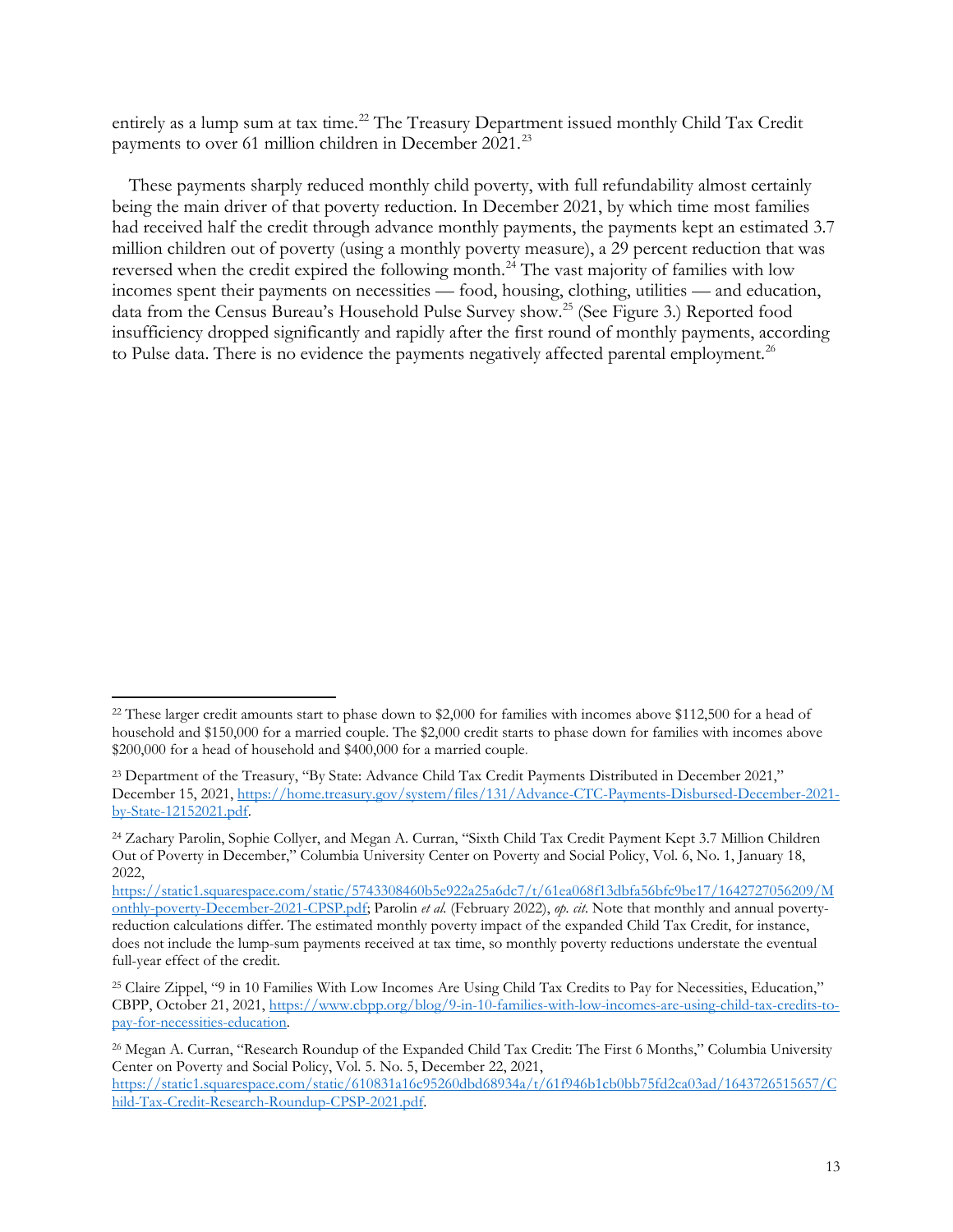## **Families With Low Incomes Spent Expanded Child Tax Credit on Basic Needs, Education**

Percent of households with incomes below \$35,000 who spent their credit payments on:



Source: CBPP analysis of U.S. Census Bureau Household Pulse Survey public use files for survey weeks 34-38

CENTER ON BUDGET AND POLICY PRIORITIES | CBPP.ORG

Making the credit fully refundable also reduced racial and geographic income disparities. Prior to the Rescue Plan, an estimated 27 million children — including about half of Black children, half of Latino children, and about one-fifth of white children<sup>[27](#page-13-0)</sup> — received less than the full credit or no credit at all because their families' incomes were too low.<sup>28</sup> Roughly half of children in rural (that is, non-metropolitan) areas also received less than the full credit or none at all. The fully refundable credit made these previously excluded children eligible.

The Rescue Plan's improvements in the Child Tax Credit also reached all five U.S. Territories — Puerto Rico, Guam, U.S. Virgin Islands, American Samoa, and the Northern Mariana Islands which together are home to nearly 4 million U.S. residents. Not only did the Rescue Plan extend its

<span id="page-13-0"></span><sup>27</sup> Sophie Collyer, David Harris, and Christopher Wimer, "Left behind: The one-third of children in families who earn too little to get the full Child Tax Credit," Center on Poverty & Social Policy at Columbia University, May 14, 2019, [https://www.povertycenter.columbia.edu/news-internal/leftoutofctc.](https://www.povertycenter.columbia.edu/news-internal/leftoutofctc) 

<span id="page-13-1"></span><sup>&</sup>lt;sup>28</sup> Kris Cox et al., "If Congress Fails to Act, Monthly Child Tax Credit Payments Will Stop, Child Poverty Reductions Will Be Lost," CBPP, updated December 3, 2021, [https://www.cbpp.org/research/federal-tax/if-congress-fails-to-act](https://www.cbpp.org/research/federal-tax/if-congress-fails-to-act-monthly-child-tax-credit-payments-will-stop-child)[monthly-child-tax-credit-payments-will-stop-child](https://www.cbpp.org/research/federal-tax/if-congress-fails-to-act-monthly-child-tax-credit-payments-will-stop-child)*.*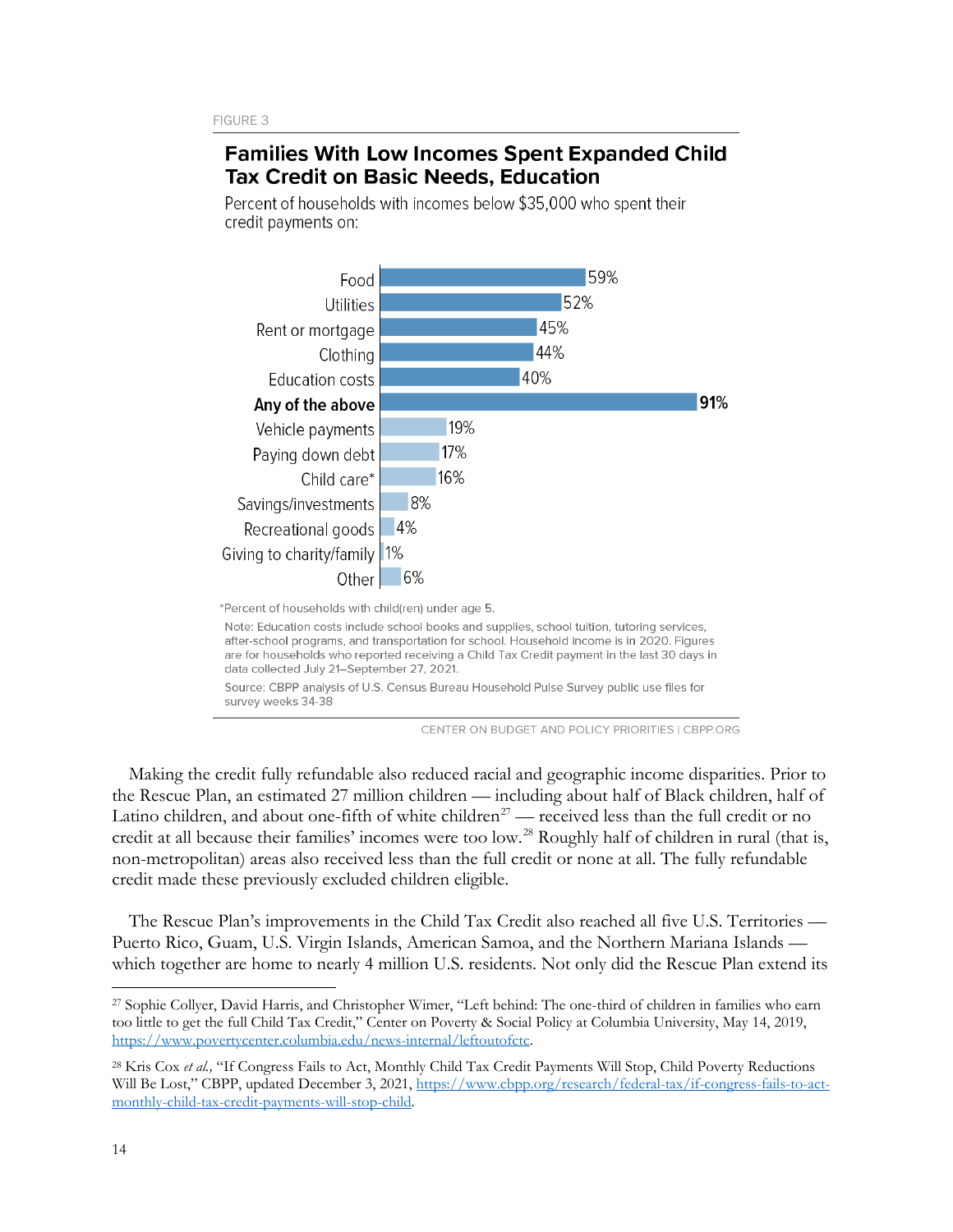temporary expansions of the credit to the territories, it also permanently erased long-standing discriminatory barriers that had prevented the bulk of families with children in the territories from accessing the credit. Together, these changes will significantly reduce child poverty in the territories, which is much higher than in the rest of the country.<sup>29</sup>

**Health coverage.** In the early days of COVID-19, several independent analyses projected that tens of millions of people would lose employer-based coverage and 2.9 to 8.5 million would become uninsured.<sup>30</sup> Such losses would have created especially severe risks in a pandemic, as uninsured adults are much more likely to delay or forgo needed medical care.<sup>31</sup> Largely due to federal relief legislation, however, coverage has remained mostly stable since the pandemic began.<sup>32</sup>

Since March 2020, states have received an increase in federal Medicaid funding if they maintain continuous coverage for Medicaid enrollees, rather than conducting annual benefit redeterminations as is normally required for most enrollees. This largely eliminated coverage losses due to administrative "churn" (that is, due to individuals' inability to navigate the administrative requirements or glitches in state processes). It also allowed people to maintain Medicaid coverage who otherwise would have become ineligible due to a change in their income, age, or status, such as a pregnant woman losing coverage shortly after giving birth.

All states have participated. As a result, Medicaid and Children's Health Insurance Program (CHIP) enrollment grew by 16 million from March 2020 to February 2022, reaching a record 87.4 million.<sup>[33](#page-14-4)</sup> The continuous coverage provision likely played a particular role in advancing racial equity, as Black and Latino people are disproportionately enrolled in Medicaid and Latino people experience particularly frequent gaps in Medicaid coverage. [34](#page-14-5) 

The American Rescue Plan temporarily increased the value of premium tax credits and expanded eligibility in the ACA marketplaces, leading to a 19 percentage point increase in the number of

<span id="page-14-0"></span><sup>29</sup> Javier Balmaceda, "Tax Credit Expansions Expected to Significantly Reduce Poverty in Puerto Rico," CBPP, March 14, 2022, [https://www.cbpp.org/blog/tax-credit-expansions-expected-to-significantly-reduce-poverty-in-puerto-rico.](https://www.cbpp.org/blog/tax-credit-expansions-expected-to-significantly-reduce-poverty-in-puerto-rico)

<span id="page-14-1"></span><sup>30</sup> Jessica Banthin and John Holahan, "Making Sense of Competing Estimates: The COVID-19 Recession's Effects on Health Insurance Coverage," Urban Institute, August 2020,

[https://www.urban.org/sites/default/files/publication/102777/making-sense-of-competing-estimates\\_1.pdf.](https://www.urban.org/sites/default/files/publication/102777/making-sense-of-competing-estimates_1.pdf) 

<span id="page-14-2"></span><sup>&</sup>lt;sup>31</sup> Jared Ortaliza et al., "How Does Cost Affect Access to Care?" Peterson-KFF Health Systems Tracker, January 14, 2022, [https://www.healthsystemtracker.org/chart-collection/cost-affect-access-care/.](https://www.healthsystemtracker.org/chart-collection/cost-affect-access-care/)

<span id="page-14-3"></span><sup>&</sup>lt;sup>32</sup> Joel Ruhter *et al.*, "Tracking Health Insurance Coverage in 2020-2021," Office of the Assistant Secretary for Planning and Evaluation, U.S. Department of Health and Human Services, October 29, 2021, [https://aspe.hhs.gov/reports/tracking-health-insurance-coverage.](https://aspe.hhs.gov/reports/tracking-health-insurance-coverage)

<span id="page-14-4"></span><sup>33</sup> Medicaid.gov, "Monthly Medicaid & CHIP Application, Eligibility Determination, and Enrollment Reports & Data," [https://www.medicaid.gov/medicaid/national-medicaid-chip-program-information/medicaid-chip-enrollment](https://www.medicaid.gov/medicaid/national-medicaid-chip-program-information/medicaid-chip-enrollment-data/monthly-medicaid-chip-application-eligibility-determination-and-enrollment-reports-data/index.html)[data/monthly-medicaid-chip-application-eligibility-determination-and-enrollment-reports-data/index.html.](https://www.medicaid.gov/medicaid/national-medicaid-chip-program-information/medicaid-chip-enrollment-data/monthly-medicaid-chip-application-eligibility-determination-and-enrollment-reports-data/index.html) February 2022 data are preliminary.

<span id="page-14-5"></span><sup>34</sup> Gideon Lukens, "Medicaid Coverage Gap Affects Even Larger Group Over Time Than Estimates Indicate," CBPP, September 3, 2021, [https://www.cbpp.org/sites/default/files/9-3-21health.pdf.](https://www.cbpp.org/sites/default/files/9-3-21health.pdf) Black and Latino people are more likely to be enrolled in Medicaid largely because they are more likely to live in low-income families, a legacy of unequal opportunities due to racism and discrimination. It is unclear why Latino people experience more frequent disruptions in Medicaid coverage, but reasons could include higher rates of income volatility or administrative obstacles to renewing coverage.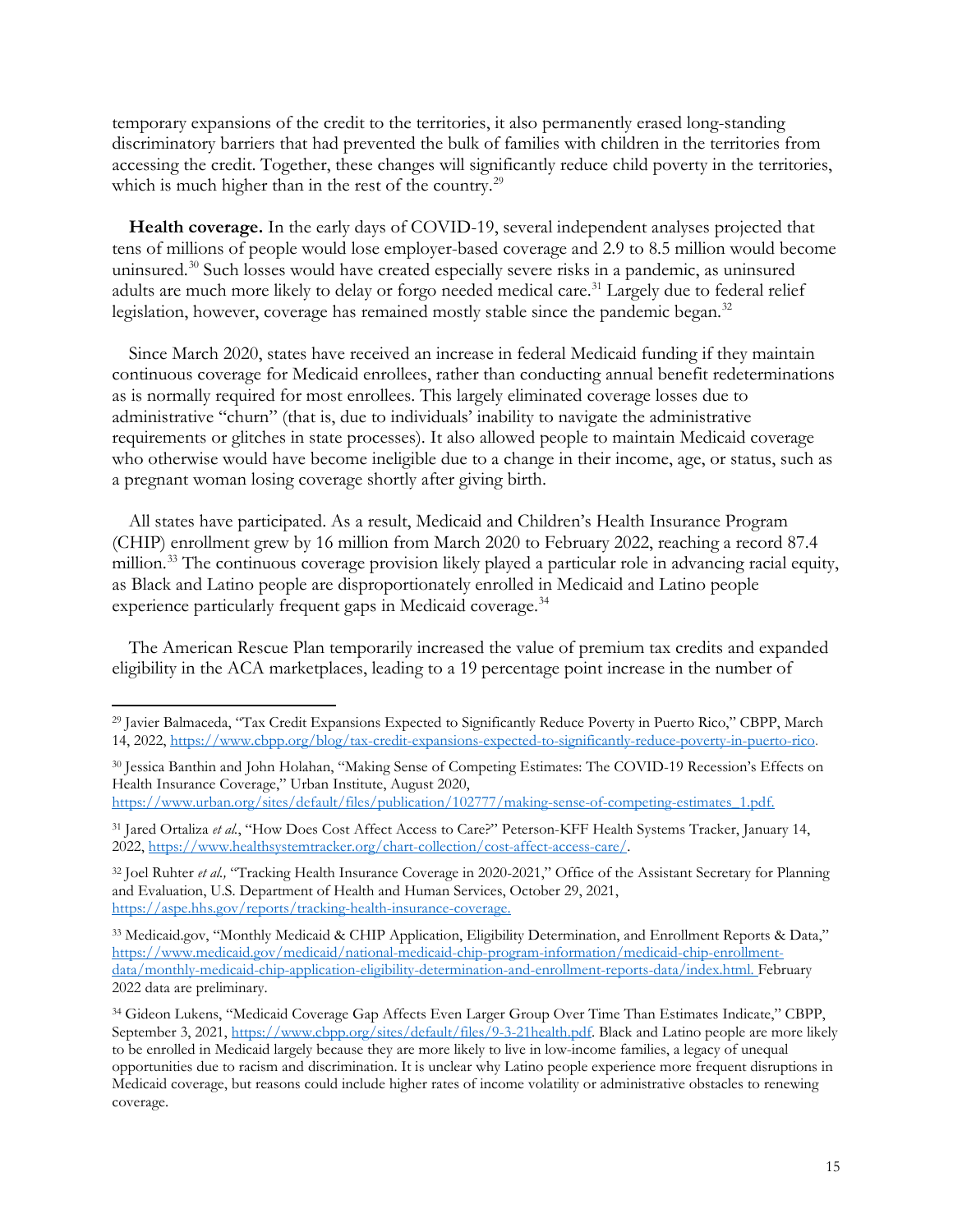uninsured people eligible for zero-premium plans.<sup>[35](#page-15-0)</sup> (See Figure 4.) As marketplace coverage became more affordable and the Administration expanded outreach efforts, a record 14.5 million people selected marketplace plans during the 2022 open enrollment period, up from 12 million in 2021 and 11.4 million in 2020. For marketplace enrollees who used HealthCare.gov during the 2022 open enrollment period, average monthly premiums fell by 23 percent as compared to premiums charged during the 2021 open enrollment period before the Rescue Plan reductions.<sup>[36](#page-15-1)</sup>

#### FIGURE 4

# **American Rescue Plan Made Marketplace Coverage More Affordable**

Monthly premium for benchmark marketplace coverage for a 45-year-old, based on national average premium, 2021



standards than the national standard (Alaska and Hawai'i) and those states that subsidize marketplace premiums beyond the federal subsidy (California, Massachusetts, New York, and Vermont)

Source: CBPP calculations based on American Rescue Plan

CENTER ON BUDGET AND POLICY PRIORITIES | CBPP.ORG

Largely due to these Medicaid and ACA marketplace provisions, the uninsured rate did not increase in 2020 or 2021, which is highly unusual for a major economic downturn, (and preliminary

<span id="page-15-0"></span><sup>35</sup> D. Keith Branham *et al.,* "Access to Marketplace Plans with Low Premiums on the Federal Platform: Part II," Office of the Assistant Secretary for Planning and Evaluation, U.S. Department of Health and Human Services, April 1, 2021, [https://aspe.hhs.gov/reports/access-marketplace-plans-low-premiums-uninsured-american-rescue-plan.](https://aspe.hhs.gov/reports/access-marketplace-plans-low-premiums-uninsured-american-rescue-plan) Estimates are for uninsured non-elderly adults potentially eligible for marketplace coverage in Healthcare.gov states.

<span id="page-15-1"></span><sup>36</sup> "Marketplace 2022 Open Enrollment Period Report: Final National Snapshot," Centers for Medicare & Medicaid Services (CMS), January 27, 2022[, https://www.cms.gov/newsroom/fact-sheets/marketplace-2022-open-enrollment](https://www.cms.gov/newsroom/fact-sheets/marketplace-2022-open-enrollment-period-report-final-national-snapshot)[period-report-final-national-snapshot;](https://www.cms.gov/newsroom/fact-sheets/marketplace-2022-open-enrollment-period-report-final-national-snapshot) Marketplace Open Enrollment Period Public Use Files, 2020 and 2021; "Biden-Harris Administration Announces 14.5 Million Americans Signed Up for Affordable Health Care During Historic Open Enrollment Period," CMS, January 27, 2022, [https://www.cms.gov/newsroom/press-releases/biden-harris](https://www.cms.gov/newsroom/press-releases/biden-harris-administration-announces-145-million-americans-signed-affordable-health-care-during)[administration-announces-145-million-americans-signed-affordable-health-care-during.](https://www.cms.gov/newsroom/press-releases/biden-harris-administration-announces-145-million-americans-signed-affordable-health-care-during)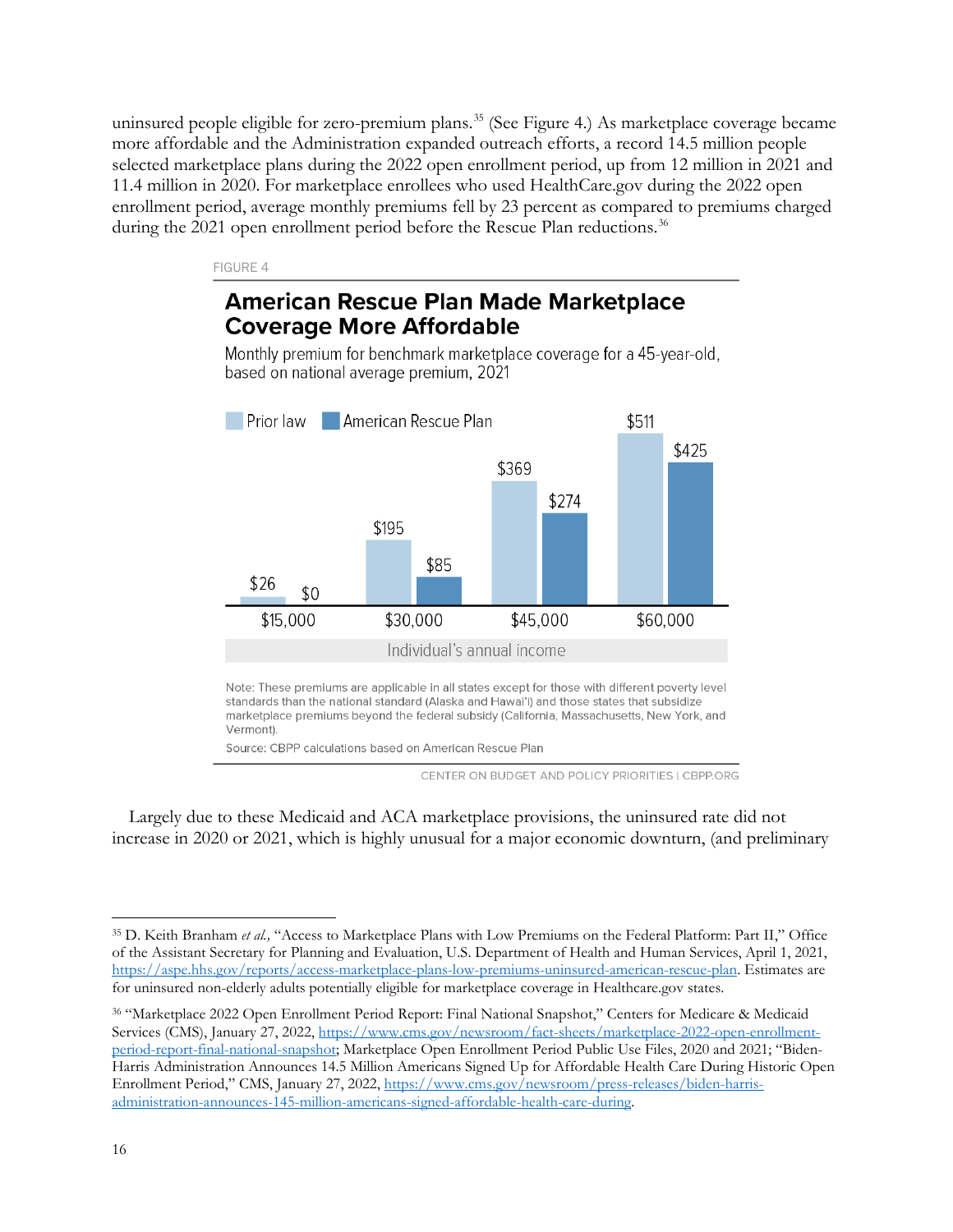data suggest it may even be lower now than before the pandemic. In 2021, an estimated 30.0 million people were uninsured, compared to 31.6 million in 2020 and 33.2 million in 2019.[37](#page-16-0)

While the health coverage measures helped millions of people, a significant gap remained: lowincome adults in states that refused to adopt the Medicaid expansion continued to lack access to affordable health coverage. Some 2 million people who should be covered by Medicaid are uninsured because their states have refused to adopt the Medicaid expansion. This left a hole in our pandemic response and is a policy that needs to be fixed permanently.

**Unemployment insurance.** Responding to rapid job losses as the pandemic spread, Congress passed the most expansive set of temporary unemployment benefits in our nation's history. These steps were necessary largely because the permanent unemployment insurance (UI) system does not cover many unemployed workers and often provides inadequate benefits. The temporary programs significantly increased the coverage, duration, and adequacy of unemployment benefits compared to regular UI. These expansions were not without challenges: there were frequent delays in delivering benefits, in part due to lack of investment in technology modernization prior to the crisis, which left states unprepared for the large volume of claims. Additionally, criminal organizations used stolen identities to claim fraudulent benefits, especially before new documentation safeguards were put in place in the Pandemic Unemployment Assistance (PUA) program. (PUA was designed to provide benefits for those not covered by the regular UI program, including self-employed and "gig" workers.) Nevertheless, the expansions substantially reduced hardship and provided important stabilization and impetus for recovery for a sharply declining economy.<sup>[38](#page-16-1)</sup>

Before the pandemic, the regular federal-state UI system was providing coverage to less than a third of jobless workers and on average replacing only about 40 percent of lost wages for those who received benefits. Without the temporary pandemic expansions, about 5 million more people would have had annual income below the poverty line in 2020 (and potentially 6 million more in 2021);<sup>[39](#page-16-2)</sup> many additional millions would have had less money for food, shelter, and other necessities for their families; the jobs rebound that far surpassed initial projections would have lost steam; tens of

<span id="page-16-2"></span><sup>39</sup> U.S. Census Bureau, "The Supplemental Poverty Measure: 2020," September 14, 2021, [https://www.census.gov/library/publications/2021/demo/p60-275.html;](https://www.census.gov/library/publications/2021/demo/p60-275.html) Suzanne Macartney *et al.,* "Federal Economic Stimulus Projected to Cut Poverty in 2021, Though Poverty May Rise as Benefits Expire," HHS Assistant Secretary for Planning and Evaluation, February 2022,

<span id="page-16-0"></span><sup>37</sup> Robin A. Cohen and Amy E. Cha, "Health Insurance Coverage: Early Release of Quarterly Estimates From the National Health Interview Survey, July 2020-September 2021," Centers for Disease Control and Prevention (CDC), January 2022, [https://www.cdc.gov/nchs/data/nhis/earlyrelease/Quarterly\\_Estimates\\_2021\\_Q13.pdf;](https://www.cdc.gov/nchs/data/nhis/earlyrelease/Quarterly_Estimates_2021_Q13.pdf) Robin A. Cohen *et al.,* "Health Insurance Coverage: Early Release of Estimates From the National Health Interview Survey, 2020," CDC, U.S. Department of Health and Human Services, August 2021, [https://www.cdc.gov/nchs/data/nhis/earlyrelease/insur202108-508.pdf.](https://www.cdc.gov/nchs/data/nhis/earlyrelease/insur202108-508.pdf)

<span id="page-16-1"></span><sup>38</sup> The new federal initiatives had three major elements. *Pandemic Unemployment Assistance* extended unemployment benefits to large segments of the workforce who would have been ineligible for any UI benefits at all under the standard program. These included certain low-paid workers and self-employed workers and independent contractors in the socalled "gig" economy. *Federal Pandemic Unemployment Compensation* increased weekly benefit amounts (first by \$600 and subsequently by \$300); regular state UI benefits replace only about 40 percent of prior wages on average, leaving many workers — especially low-paid workers — with very low benefits. *Pandemic Emergency Unemployment Compensation* provided extra weeks of benefits to people who had exhausted their regular state UI benefits and needed more time to find work.

[https://aspe.hhs.gov/sites/default/files/documents/452493535752b7b9e60f7406d6a40a7b/poverty-projections-2021-](https://aspe.hhs.gov/sites/default/files/documents/452493535752b7b9e60f7406d6a40a7b/poverty-projections-2021-2022-rb.pdf) [2022-rb.pdf.](https://aspe.hhs.gov/sites/default/files/documents/452493535752b7b9e60f7406d6a40a7b/poverty-projections-2021-2022-rb.pdf)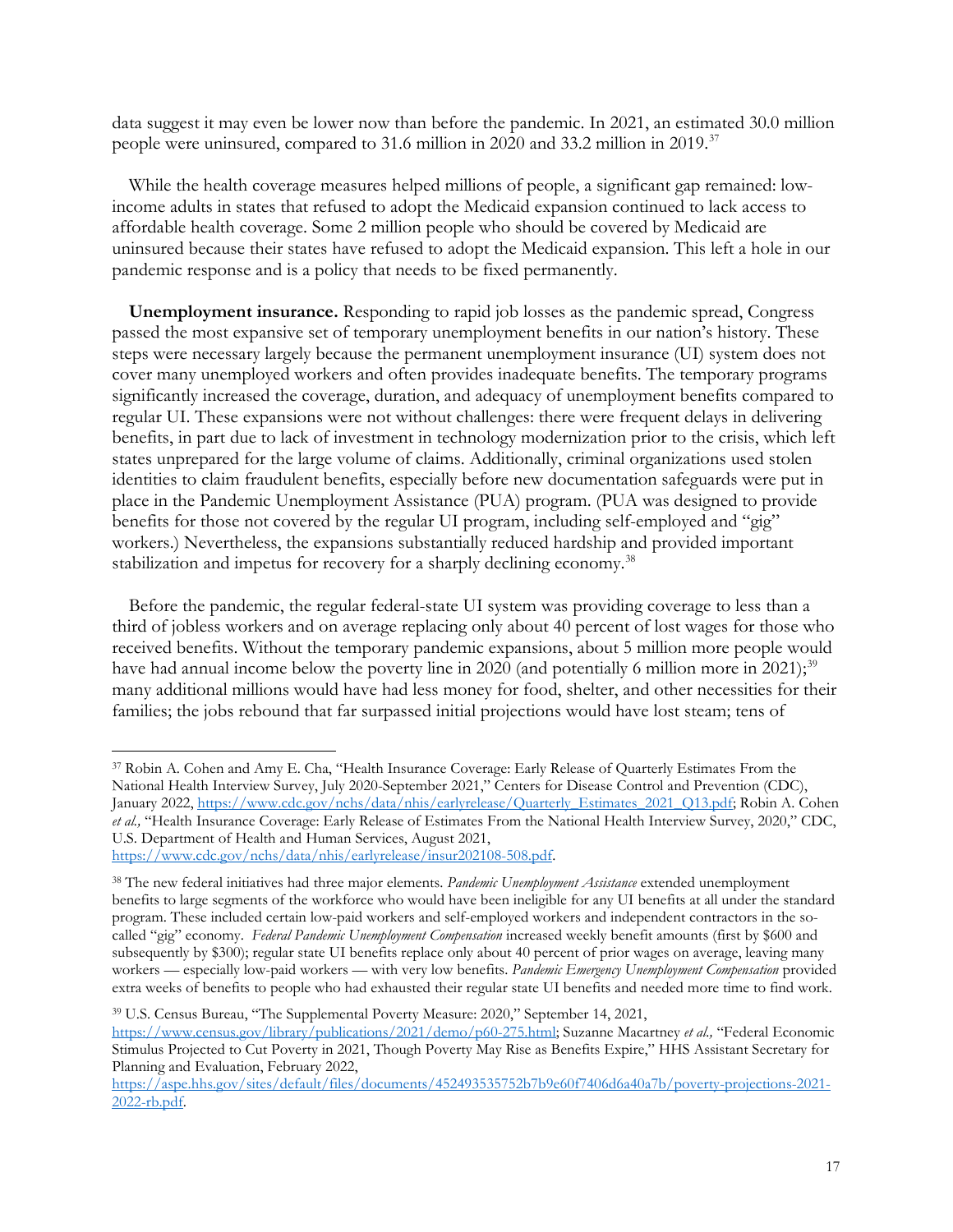millions of workers not covered by regular UI, especially workers of color, would not have received any benefits; and up to 27,000 more people may have died from COVID-19 in its early months because they needed to work in higher-risk occupations to make ends meet. Also, studies strongly suggest that unemployment benefits did not hold back employment growth, despite rhetoric to the contrary.

**Economic Impact Payments**. To provide income support and shore up overall consumer demand, relief legislation in 2020 and 2021 provided three rounds of EIPs to most households, ranging from \$600 to \$1,400 per adult and \$500 to \$1,400 per child (or other dependent, in the third round). In total, the IRS issued over 480 million EIPs, with each round reaching 146 to 175 million households.<sup>40</sup> The first two rounds alone lifted 11.7 million people above the poverty line in 2020, including 3.2 million children, according to the Supplemental Poverty Measure.<sup>41</sup>

The EIPs' success in reaching those who needed help partly reflected design and implementation improvements compared to similar stimulus payments in 2008. The earlier payments went only to individuals who had filed tax returns, and only individuals with sufficient tax liability received the full amount. The EIPs were the first time the IRS provided direct cash payments to households with no minimum earnings threshold or tax filing requirement, so people with the lowest incomes were eligible for the full rebate amount. And, unlike in 2008, the Treasury Department was able to deliver benefits automatically to recipients of Social Security, Supplemental Security Income, railroad retirement, and certain veterans' benefits, rather than forcing them to file tax returns that were otherwise unnecessary.

There will be opportunities for improvement if policymakers issue stimulus payments in a future crisis. For instance, they could improve outreach by leveraging state agencies that administer SNAP and Medicaid, which are uniquely placed to use existing contact information to alert eligible people about payments and connect them with sign-up mechanisms or even provide payments directly.

**Housing**. The U.S. was already facing a crisis of homelessness and housing instability when the pandemic hit; homelessness was rising in a majority of states and the number of people at risk of homelessness was high, increasing the risk that homelessness could surge just when it presented the greatest health risks. The onset of the pandemic worsened the difficulties for many people experiencing homelessness, with people in congregate care facilities as well as unsheltered arrangements facing increasing risk of infection. Also, shelters needed to reconfigure and downsize to comply with public health guidance and meet their staffing challenges.<sup>[42](#page-17-2)</sup>

[https://www.irs.gov/newsroom/all-third-economic-impact-payments-issued;](https://www.irs.gov/newsroom/all-third-economic-impact-payments-issued) Internal Revenue Service, "SOI Tax Stats – Coronavirus Aid, Relief, and Economic Security Act (CARES Act) Statistics," June 28, 2021, [https://www.irs.gov/statistics/soi-tax-stats-coronavirus-aid-relief-and-economic-security-act-cares-act-statistics.](https://www.irs.gov/statistics/soi-tax-stats-coronavirus-aid-relief-and-economic-security-act-cares-act-statistics) These figures omit households who received payments not as an "advance" but instead as a credit on their tax returns.

<span id="page-17-1"></span><sup>41</sup> Kalee Burns, Danielle Wilson, and Liana E. Fox, "Two Rounds of Stimulus Payments Lifted 11.7 Million People Out of Poverty During the Pandemic in 2020," U.S. Census Bureau, September 14, 2021, [https://www.census.gov/library/stories/2021/09/who-was-lifted-out-of-poverty-by-stimulus-payments.html.](https://www.census.gov/library/stories/2021/09/who-was-lifted-out-of-poverty-by-stimulus-payments.html) 

<span id="page-17-2"></span><sup>42</sup> For more information see the following: California Project Roomkey, [https://www.cdss.ca.gov/inforesources/cdss](https://www.cdss.ca.gov/inforesources/cdss-programs/housing-programs/project-roomkey)[programs/housing-programs/project-roomkey;](https://www.cdss.ca.gov/inforesources/cdss-programs/housing-programs/project-roomkey) Shelter Guidance, [https://files.hudexchange.info/resources/documents/Non-Congregate-Approaches-to-Sheltering-for-COVID-19-](https://files.hudexchange.info/resources/documents/Non-Congregate-Approaches-to-Sheltering-for-COVID-19-Homeless-Response.pdf) [Homeless-Response.pdf](https://files.hudexchange.info/resources/documents/Non-Congregate-Approaches-to-Sheltering-for-COVID-19-Homeless-Response.pdf) and [https://www.hud.gov/sites/dfiles/CPD/documents/Model-Transitions-](https://www.hud.gov/sites/dfiles/CPD/documents/Model-Transitions-Document_FINAL.pdf)

<span id="page-17-0"></span><sup>40</sup> Internal Revenue Service, "All third Economic Impact Payments issued," January 26, 2022,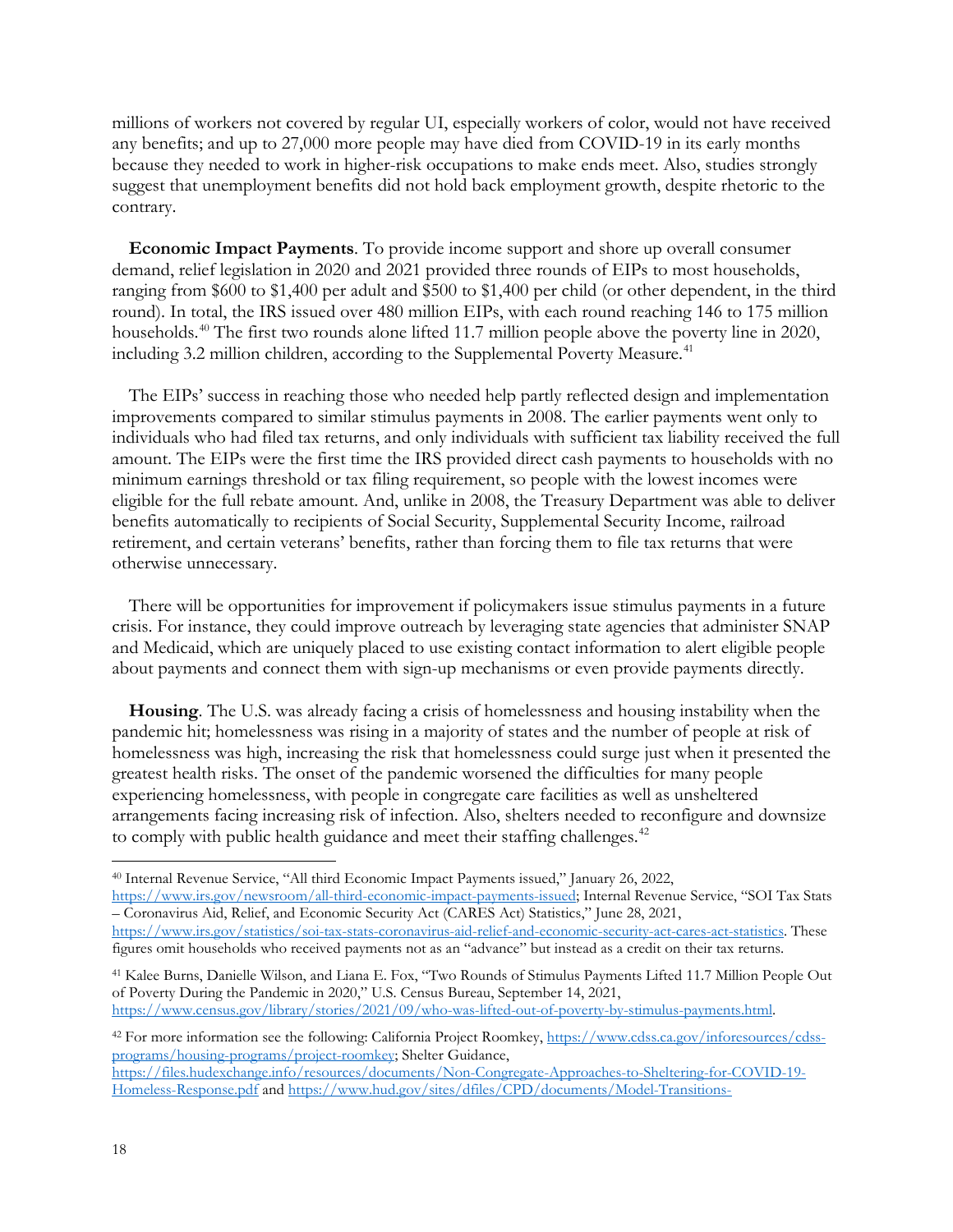To address hardship for people experiencing homelessness and housing instability during the pandemic, Congress made substantial investments across several relief bills — including \$46.6 billion for the new Emergency Rental Assistance (ERA) Program, \$5 billion for 70,000 Emergency Housing Vouchers, \$5 billion for the HOME Investments Partnerships program, and \$4 billion for the Emergency Solutions Grants-COVID program. The measures are unprecedented in scope and will have a lasting positive impact by averting hardships that can have long-term negative consequences.

Over 5.7 million households received emergency rental assistance (first enacted in December 2020 and expanded under the American Rescue Plan) from January 2021 through April 2022, according to Treasury Department data.<sup>43</sup> This assistance is likely a key reason that evictions didn't surge after the end of the national eviction moratorium in August 2021. In the six states and 31 cities in which the Eviction Lab tracks data, eviction case filings were down overall by about 50 percent in 2021, compared to average pre-pandemic rates,<sup>[44](#page-18-1)</sup> and remained below pre-pandemic levels through the end of 2021. Low eviction filings in 2021 reflect the importance of the moratorium, and, given the amount of rental debt that accumulated during the pandemic, the lack of a surge in evictions speaks to the effectiveness of emergency rental assistance and other housing-related resources, measures that bolstered the job market, and income support for households during the crisis. These efforts, in combination with eviction moratoriums, helped people obtain or maintain stable housing and prevented an estimated 1.36 million evictions nationwide.<sup>45</sup> Based on data from 2021, these programs are providing well-targeted assistance: 86 percent of the households served (excluding households served by tribes) have incomes at or below 50 percent of the area median.

Unfortunately, eviction rates have risen in 2022 in most places where data are available, likely reflecting sharply rising rents, the phasing down of many relief measures (including the expiration of the Child Tax Credit expansion), and the underlying gaps in our rental assistance programs that provide help to a small share of households that need it due to inadequate funding.

**Food assistance**. Early in the pandemic, hunger was poised to soar. Calls to "211" for help with food in the first two months of the pandemic were over four times greater than earlier in 2020.<sup>[46](#page-18-3)</sup>

[Document\\_FINAL.pdf;](https://www.hud.gov/sites/dfiles/CPD/documents/Model-Transitions-Document_FINAL.pdf) King County, [https://kingcounty.gov/depts/health/covid-](https://kingcounty.gov/depts/health/covid-19/providers/%7E/media/depts/health/communicable-diseases/documents/C19/hch/shelter-in-place-guidance.ashx)[19/providers/~/media/depts/health/communicable-diseases/documents/C19/hch/shelter-in-place-guidance.ashx.](https://kingcounty.gov/depts/health/covid-19/providers/%7E/media/depts/health/communicable-diseases/documents/C19/hch/shelter-in-place-guidance.ashx) 

<span id="page-18-0"></span><sup>43</sup> U.S. Department of the Treasury, "Emergency Rental Assistance Program," [https://home.treasury.gov/policy](https://home.treasury.gov/policy-issues/coronavirus/assistance-for-state-local-and-tribal-governments/emergency-rental-assistance-program)[issues/coronavirus/assistance-for-state-local-and-tribal-governments/emergency-rental-assistance-program.](https://home.treasury.gov/policy-issues/coronavirus/assistance-for-state-local-and-tribal-governments/emergency-rental-assistance-program) 

<span id="page-18-1"></span><sup>44</sup> Eviction Lab's analysis uses a baseline that averages cases filed across several pre-pandemic years. The places Eviction Lab tracks account for about 25 percent of renter households in the U.S.

<span id="page-18-2"></span><sup>45</sup> Peter Hepburn *et al.*, "Preliminary Analysis: Eviction Filing Patterns in 2021," Eviction Lab, March 8, 2022, [https://evictionlab.org/us-eviction-filing-patterns-2021/.](https://evictionlab.org/us-eviction-filing-patterns-2021/) Note that the estimate of evictions prevented compares evictions in 2021 with the number of evictions that would have been expected in a *typical* year, and so is a conservative estimate because many more renters would have been at risk for eviction during the pandemic in the absence of strong relief measures that bolstered household income.

<span id="page-18-3"></span><sup>46</sup> Rachel Garg *et al.,* "A new normal for 2-1-1 food requests?" Washington University in St. Louis Health Communication Research Laboratory, June 15, 2020, [https://hcrl.wustl.edu/a-new-normal-for-2-1-1-food-requests/;](https://hcrl.wustl.edu/a-new-normal-for-2-1-1-food-requests/)  Cindy Charles *et al.,* "Trends of top 3 food needs during COVID," Washington University in St. Louis Health Communication Research Laboratory, August 7, 2020, [https://hcrl.wustl.edu/trends-of-top-3-food-needs-during](https://hcrl.wustl.edu/trends-of-top-3-food-needs-during-covid/)[covid/.](https://hcrl.wustl.edu/trends-of-top-3-food-needs-during-covid/)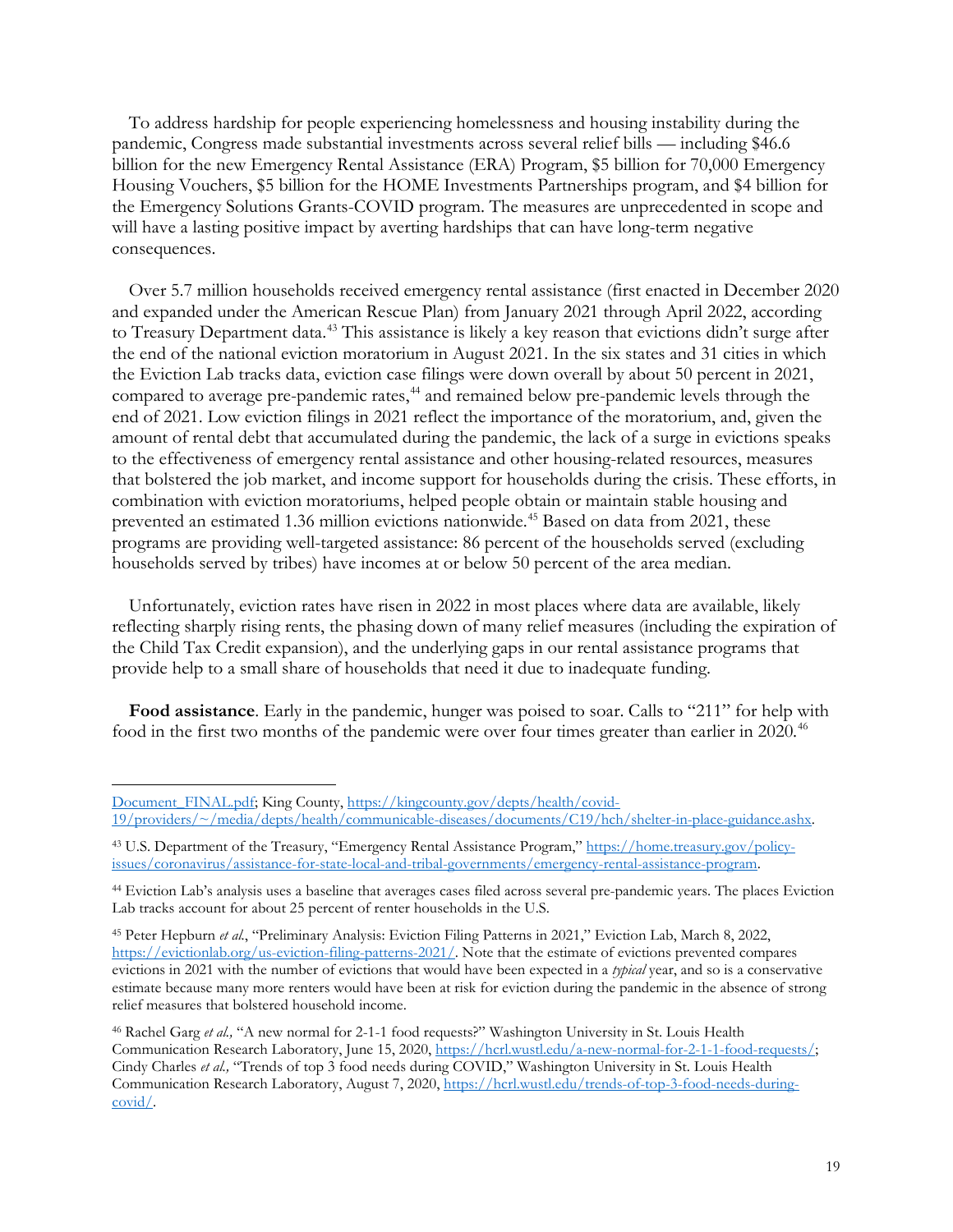Use of food banks also increased.<sup>[47](#page-19-0)</sup> While SNAP eligibility and participation expand automatically in response to job and income losses, Congress made numerous policy changes beginning in March 2020 that took advantage of SNAP's ability to deliver benefits quickly by adding benefits to households' EBT cards. These changes included giving states flexibility to provide emergency SNAP benefit supplements, which all states did;<sup>48</sup> boosting SNAP maximum benefits by 15 percent from January through September 2021; and creating a Pandemic-EBT program to provide benefits (via SNAP cards or similar EBT cards) to households with children who miss meals at school or child care due to the pandemic. Congress also temporarily suspended SNAP's three-month time limit, which takes benefits away from many adults under age 50 without children in the home when they don't have a job more than 20 hours a week.<sup>49</sup>

Average SNAP benefits across all households rose from about \$120 per person per month before the pandemic to about \$230 in the summer and fall of 2021. Since then, SNAP pandemic relief has fallen as one benefit increase expired and states have started to pull back on emergency supplements.<sup>[50](#page-19-3)</sup>

Early evidence shows the real-time impacts of these relief measures. For example, researchers found that receipt of P-EBT benefits in 2021 reduced the share of SNAP households where children experienced very low food security by 17 percent and reduced food insufficiency among SNAP households by 28 percent.<sup>[51](#page-19-4)</sup> Another study found that the January 2021 increase in the SNAP

<span id="page-19-0"></span><sup>47</sup> Paul Morello, "The food bank response to COVID, by the numbers," Feeding America, March 12, 2021, [https://www.feedingamerica.org/hunger-blog/food-bank-response-covid-numbers.](https://www.feedingamerica.org/hunger-blog/food-bank-response-covid-numbers)

<span id="page-19-1"></span><sup>48</sup> Through SNAP, all states have provided Emergency Allotments (EA), which Congress authorized in March 2020, and all but a handful of states continue to provide them. USDA may approve states to provide EAs for as long as the federal government has declared a public health emergency and the state has issued an emergency or disaster declaration. In states providing EAs, all households receive the maximum benefit for their household size; if the difference between the maximum benefit and the household's original benefit under the SNAP benefit formula is less than \$95, then the household's EA is increased so the total EA benefit is no lower than \$95. See USDA, "USDA Increases Emergency SNAP Benefits for 25 million Americans," April 1, 2021[, https://www.fns.usda.gov/news-item/usda-006421.](https://www.fns.usda.gov/news-item/usda-006421) Families First and the American Rescue Plan provided funding for additional commodity purchases for emergency food programs and increased funding for the nutrition assistance block grants in Puerto Rico, American Samoa, and the Northern Mariana Islands.

<span id="page-19-2"></span><sup>49</sup> For a description of the temporary flexibilities in SNAP, see CBPP, "States Are Using Much-Needed Temporary Flexibility in SNAP to Respond to COVID-19 Challenges," updated October 4, 2021, [https://www.cbpp.org/research/food-assistance/states-are-using-much-needed-temporary-flexibility-in-snap-to](https://www.cbpp.org/research/food-assistance/states-are-using-much-needed-temporary-flexibility-in-snap-to-respond-to)[respond-to.](https://www.cbpp.org/research/food-assistance/states-are-using-much-needed-temporary-flexibility-in-snap-to-respond-to) 

<span id="page-19-3"></span><sup>50</sup> When the federal public health emergency ends, the temporary SNAP benefit increases will end, but due to a permanent change in the Thrifty Food Plan (TFP), SNAP benefits will remain higher than before the pandemic, averaging roughly \$170 per person per month. In August 2021, USDA announced a revision of the TFP, which raised maximum SNAP benefits by 21 percent compared to what they would have been beginning in October 2021 (and in future years). See "USDA Modernizes the Thrifty Food Plan, Updates SNAP Benefits," USDA, August 16, 2021, [https://www.fns.usda.gov/news-item/usda-0179.21;](https://www.fns.usda.gov/news-item/usda-0179.21) and Joseph Llobrera, Matt Saenz, and Lauren Hall, "USDA Announces Important SNAP Benefit Modernization," CBPP, August 26, 2021, [https://www.cbpp.org/research/food](https://www.cbpp.org/research/food-assistance/usda-announces-important-snap-benefit-modernization)[assistance/usda-announces-important-snap-benefit-modernization.](https://www.cbpp.org/research/food-assistance/usda-announces-important-snap-benefit-modernization)

<span id="page-19-4"></span><sup>51</sup> Lauren Bauer *et al.,* "An Update on the Effect of Pandemic EBT on Measures of Food Hardship," Brookings Institution Hamilton Project, September 29, 2021, [https://www.brookings.edu/research/an-update-on-the-effect-of](https://www.brookings.edu/research/an-update-on-the-effect-of-pandemic-ebt-on-measures-of-food-hardship/)[pandemic-ebt-on-measures-of-food-hardship/.](https://www.brookings.edu/research/an-update-on-the-effect-of-pandemic-ebt-on-measures-of-food-hardship/) As explained in the report's technical appendix, households were considered to have very low food security among children if they reported that the children sometimes or often did not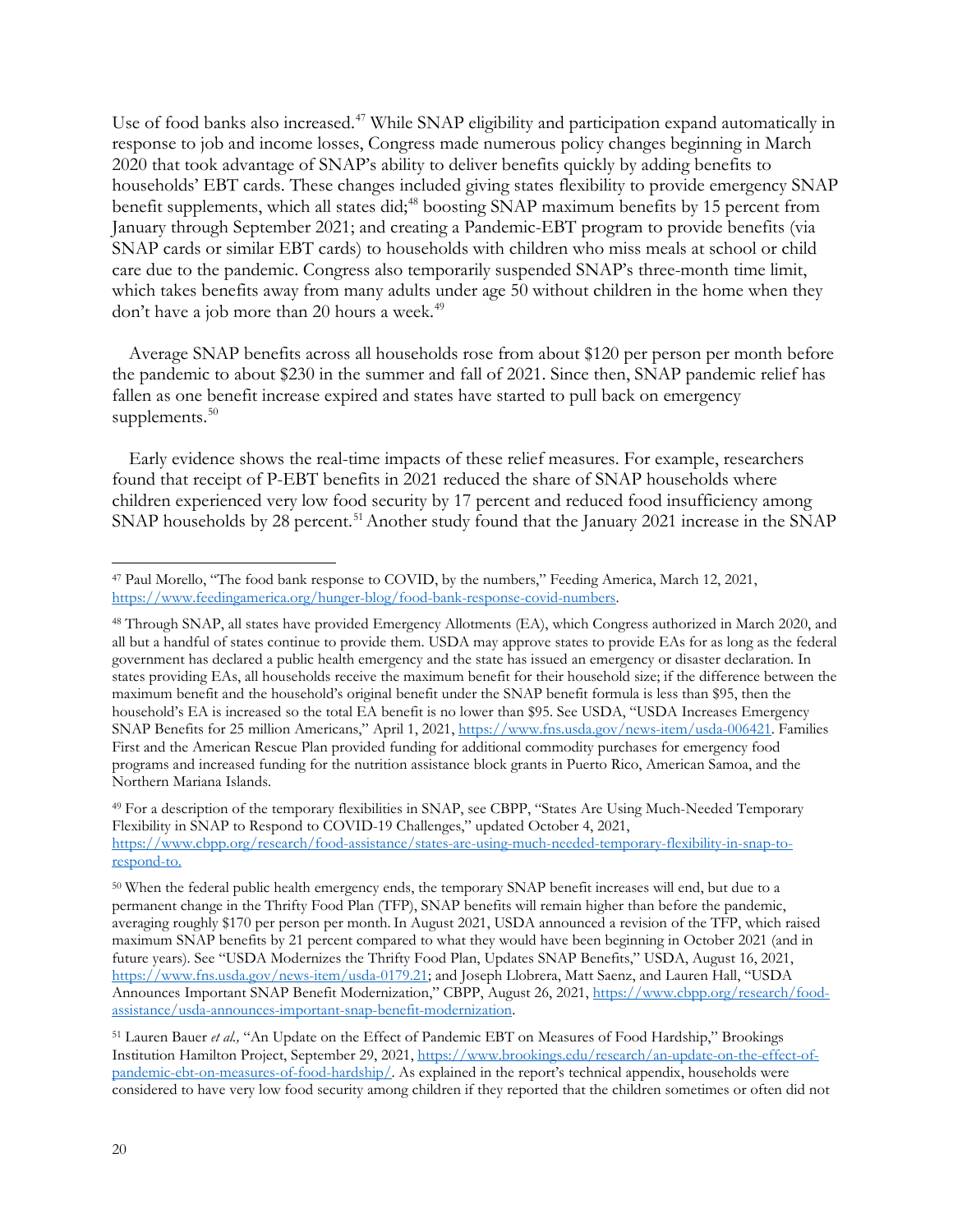maximum benefit reduced food insufficiency in early 2021, resulting in a significant drop in the number of adults reporting that their household didn't get enough to eat in the past seven days.<sup>[52](#page-20-0)</sup> Although it is not always possible to separate the effect of food assistance from other aid, the nutrition expansions played a key part in averting increased hunger during an unprecedented crisis.

**State fiscal relief**. When the pandemic hit in the first half of 2020 it quickly caused state, local, tribal, and territory revenues to collapse and their costs to rise sharply. Without federal aid, this would have forced deep cuts in state and local services at a time when *increased* supports — including public health measures to respond to the pandemic — were needed.

In March 2020 Congress passed the Families First legislation, which increased the federal share of Medicaid funding, a crucial step given the rapid surge in people needing health coverage. The added Medicaid dollars strengthened states' overall fiscal picture while protecting coverage for millions of people. Later that month Congress passed the CARES Act, which included \$150 billion in aid for states, local governments with populations over 500,000, tribal governments, and U.S. Territories, which they could use for new costs incurred due to the public health emergency through the end of 2020 and not to make up for revenue losses.<sup>53</sup>

The American Rescue Plan of 2021 provided \$350 billion in more flexible aid to help states, local governments of all sizes, tribal governments, and U.S. Territories respond to the pandemic. The law's State and Local Fiscal Recovery Funds (SLFRF) provided funds that governments could use to make up for pandemic-induced revenue losses, providing a hedge against expected shortfalls and helping them rehire workers and reverse spending cuts from earlier in the pandemic. About a fifth of the state funding has gone to offset pandemic-induced revenue losses, including funds used to hire back school workers and others laid off earlier in the pandemic. Nearly another quarter has gone to health care and human services for people affected by the pandemic. Specific examples of spending include:

- Massachusetts invested \$387 million in a wide range of housing assistance efforts, including supporting homeownership, homeless shelter repairs, and rental housing development.
- Michigan spent \$121 million on its Great Start Readiness Program, a state-funded preschool program for 4-year-olds in foster care, experiencing homelessness, from households with low incomes, and those with disabilities.
- Texas allocated \$113 million to the Texas Child Mental Health Care Consortium to expand mental health initiatives for children, pregnant women, and women who are up to one year postpartum.
- North Carolina used \$31.5 million to expand outreach and advising to community college students from households with low or moderate incomes and to provide need-based grants

eat enough in the last seven days because the household could not afford food. Households that experienced food insufficiency reported that they were sometimes or often not able to get enough to eat in the previous seven days.

<span id="page-20-0"></span><sup>52</sup> Andrew Bryant and Lendie Follett, "Hunger Relief: A Natural Experiment from Additional SNAP Benefits During the COVID-19 Pandemic," *The Lancet Regional Health-Americas*, Vol. 10, June 2022, [https://www.sciencedirect.com/science/article/pii/S2667193X22000412.](https://www.sciencedirect.com/science/article/pii/S2667193X22000412)

<span id="page-20-1"></span><sup>53</sup> On December 27, 2020, when most of the funds were allocated, Congress extended the deadline, allowing states and populous cities and counties to use the funds to cover costs incurred through the end of 2021.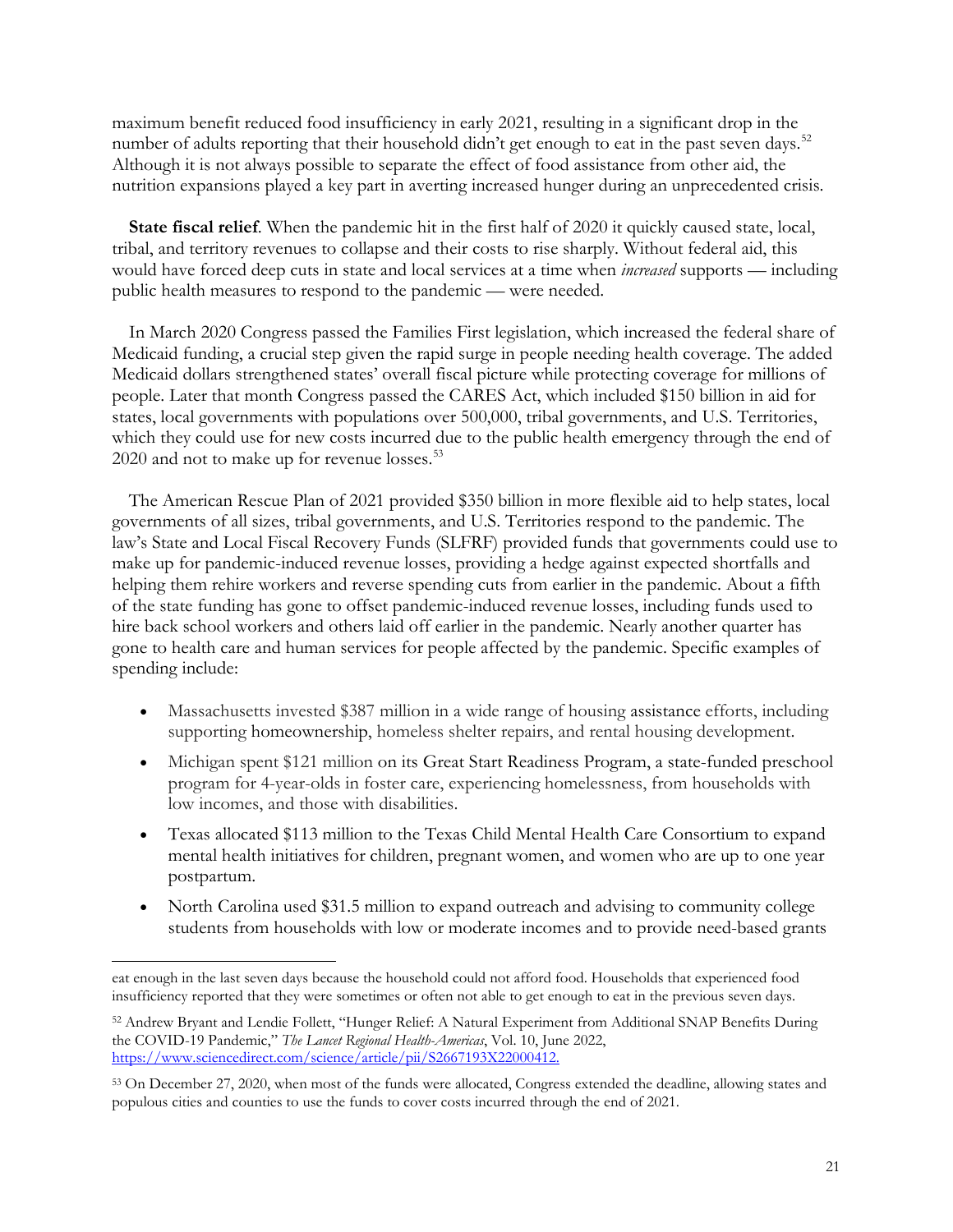to cover up to two years of tuition and fees for graduating high school students through the Longleaf Commitment Grant program.

Localities, territories, and tribal governments have also made productive use of the SLFRF. For example:

- Puerto Rico created the nation's largest program to provide premium pay to essential workers, including both government employees and private-sector workers.
- Buffalo funded short-term aid to low-income families to cover housing and other bills, new affordable housing development, job training programs with stipends to make it possible for people to take time from work, and improvements to parks and other public infrastructure.
- Tribal nations are especially vulnerable to COVID-19's health risks and the pandemic sharply reduced the revenues of tribal governments that rely on tourism and casinos. The Recovery Funds have transformed tribal governments' ability to respond to the pandemic and help tribal members recover. The Navajo Nation, for example, is using Recovery Funds for broadband and water projects, support for tribal businesses, care for COVID-19 patients, and burial assistance for the families of COVID victims, among other uses.

Unfortunately, some states have used the funds in ways inconsistent with the law's spirit. The SLFRF expressly forbids using the funds for tax cuts,<sup>[54](#page-21-0)</sup> but states can use their own funds for such purposes. While the SLFRF may have indirectly helped make these proposals more affordable, many states likely would have considered tax cuts this year *without* the SLFRF funds, for reasons that vary by state; policymakers in some states were trying to dismantle or sharply reduce income taxes even before the pandemic.<sup>[55](#page-21-1)</sup> (Conservatives pursued tax cuts after the Great Recession as well, though the federal government provided much less state fiscal aid then.)<sup>[56](#page-21-2)</sup> Other states are considering one-time tax cuts aimed at reducing household costs.

Some critics have charged that the relief funds ended up larger than necessary. It is true that state revenues came in stronger than expected, but if federal policymakers had undershot the fiscal relief funding — as they did after the Great Recession — states, localities, territories, and tribal governments could have faced large budget holes and made budget cuts that would have prolonged the downturn, forced more layoffs, and weakened needed services during the crisis. Instead, these governments have been able to make investments that strengthened the economy and addressed the needs of individuals and communities that were severely impacted by the pandemic and its economic fallout. And these governments were given time to spend the resources, allowing them to

<span id="page-21-0"></span><sup>54</sup> Court rulings have stopped this prohibition from having effect in some states.

<span id="page-21-1"></span><sup>55</sup> For example, the governors of Mississippi and West Virginia both announced their support for eliminating income taxes shortly after the November 2020 election, before the American Rescue Plan was adopted. And conservative policymakers in several states have called for income tax cuts for years, and in many cases have enacted them.

<span id="page-21-2"></span><sup>56</sup> In the aftermath of the Great Recession, Kansas, Maine, North Carolina, Ohio, and Wisconsin all enacted large income tax cuts, and several other states enacted income tax cuts that were smaller as a share of revenues. In all, between 2008 and 2019, 18 states enacted personal income tax rate cuts and 17 states (plus Washington, D.C.) enacted corporate income tax rate cuts. See Michael Leachman and Michael Mazerov, "State Personal Income Tax Cuts: Still a Poor Strategy for Economic Growth," CBPP, May 14, 2015, [https://www.cbpp.org/research/state-budget-and-tax/state](https://www.cbpp.org/research/state-budget-and-tax/state-personal-income-tax-cuts-still-a-poor-strategy-for-economic)[personal-income-tax-cuts-still-a-poor-strategy-for-economic.](https://www.cbpp.org/research/state-budget-and-tax/state-personal-income-tax-cuts-still-a-poor-strategy-for-economic) See also Michael Leachman and Erica Williams, "States Can Learn From Great Recession, Adopt Forward-Looking, Antiracist Policies," CBPP, February 11, 2021, [https://www.cbpp.org/sites/default/files/2-11-21sfp.pdf.](https://www.cbpp.org/sites/default/files/2-11-21sfp.pdf)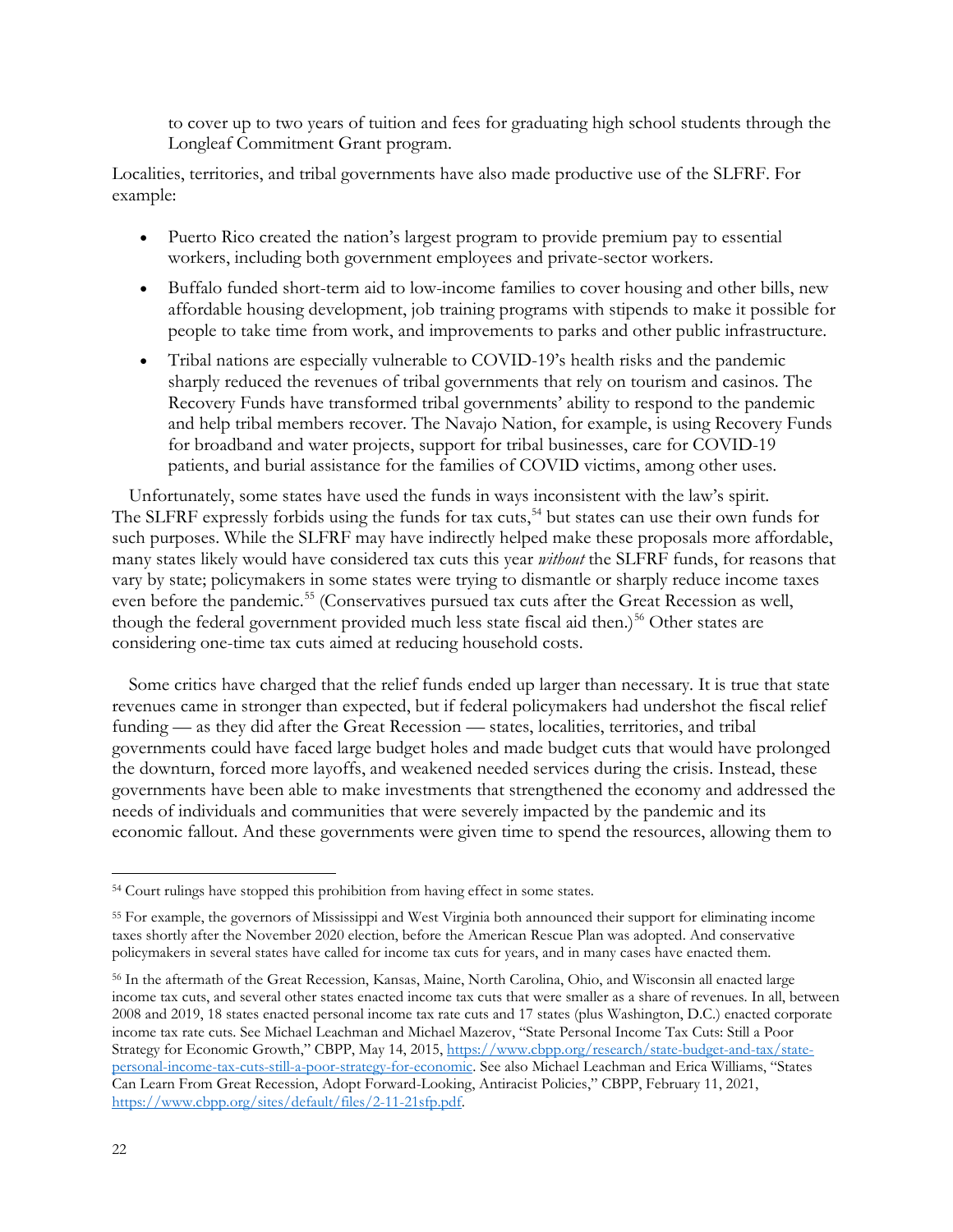make sound use of the funding for longer-term recovery efforts. This was particularly appropriate since the pandemic produced a highly uncertain and still-unfolding economic and fiscal situation, and many of its harmful impacts may last longer than the effects of a more typical recession.

Ultimately, crises are dynamic and policy calls must be made without perfect information. But fiscal aid to states, localities, tribal governments, and territories is an important part of our response to this crisis and needs to be a part of our recession-response toolbox.

**Child care.** Many child care providers saw their revenues plummet during the pandemic, as programs had to shut down temporarily and many families pulled their children out due to pandemic-related health concerns or inability to afford care. States have used the COVID relief funding to help child care programs stay in business, reopen, or open for the first time; help more families afford child care; and increase the amount child care providers receive to care for children so they can, among other things, improve wages for child care workers and improve program quality.[57](#page-22-0)

Surveys by the National Association for the Education of Young Children have shown that these investments are helping child care providers stay open, increase pay, and pay down debt. For example, in an online survey of nearly 5,000 child care providers in January 2022, most indicated that they (or the provider they worked for) had received relief funding, and a large share of those who had received funding reported that it helped them remain open, improve worker pay, and reduce debt.<sup>[58](#page-22-1)</sup>

States are also using child care-related relief funding to reduce child care costs for families, such as by waiving co-payments, and to provide more families with child care assistance.<sup>[59](#page-22-2)</sup>

**Income assistance for very low-income families.** The American Rescue Plan provided \$1 billion to state TANF (Temporary Assistance for Needy Families) agencies through the Pandemic Emergency Assistance Fund, which they could provide to TANF families and other families with very low incomes to meet additional needs resulting from the pandemic. All states except Idaho opted to take the funds.

TANF's low monthly payments made it nearly impossible for families to cover the additional expenses resulting from the pandemic. In the median state, the monthly TANF benefit for a family of three is just \$498, or 27 percent of the federal poverty line. Like most other families with children, TANF participants faced rising food prices and additional expenses related to schooling and caring for their children at home, along with new expenses for cleaning supplies and masks to protect them from getting the virus. But because TANF benefits are fixed, their incomes did not increase to help

<span id="page-22-0"></span><sup>57</sup> For information on how states are using funds provided by relief bills for child care, see Child Care Aware, "Federal Relief Funds: State Progress, Winter 2022," January 31, 2022, [https://info.childcareaware.org/blog/federal-relief-funds](https://info.childcareaware.org/blog/federal-relief-funds-state-progress-fall-2021-0)[state-progress-fall-2021-0;](https://info.childcareaware.org/blog/federal-relief-funds-state-progress-fall-2021-0) and Child Care Aware's tracker of state use of funds, [https://infogram.com/1pw0r2v9enjpy6uvljv6j9jynjb97k936e6?live.](https://infogram.com/1pw0r2v9enjpy6uvljv6j9jynjb97k936e6?live)

<span id="page-22-1"></span><sup>58</sup> National Association for the Education of Young Children, "Saved But Not Solved: America's Economy Needs Congress to Fund Child Care," February 2022, [https://www.naeyc.org/sites/default/files/wysiwyg/user-](https://www.naeyc.org/sites/default/files/wysiwyg/user-98/naeyc_ece_field_survey_february2022.pdf)[98/naeyc\\_ece\\_field\\_survey\\_february2022.pdf.](https://www.naeyc.org/sites/default/files/wysiwyg/user-98/naeyc_ece_field_survey_february2022.pdf)

<span id="page-22-2"></span><sup>59</sup> Child Care Aware, "Federal Relief Funds: State Progress, Winter 2022," January 31, 2022, [https://info.childcareaware.org/blog/federal-relief-funds-state-progress-fall-2021-0.](https://info.childcareaware.org/blog/federal-relief-funds-state-progress-fall-2021-0)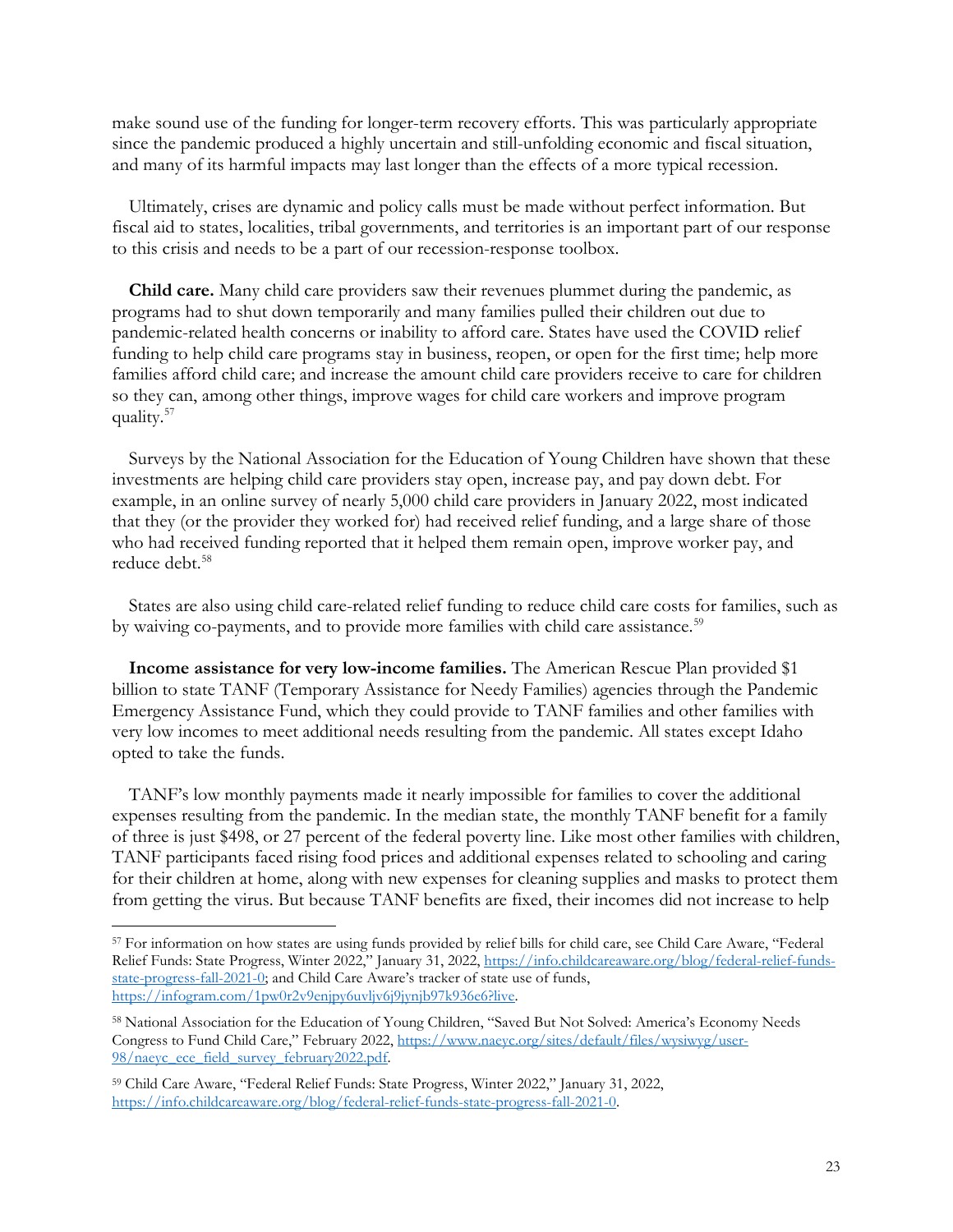offset their increased expenses. Also, many families use TANF only temporarily when parents are between jobs, but some parents faced longer periods of joblessness during the pandemic, so the inadequacy of TANF benefits was even more problematic for them.

Most states have used the funds to provide a one-time payment to supplement families' regular monthly cash benefits. A few states also provided payments to SNAP families with no income.

### Lessons From Policy Responses to the Pandemic Recession

The COVID relief effort teaches three important lessons for responding to future downturns.

*First, it shows that a rapid, robust, and broad-based fiscal policy response can greatly speed an economic recovery.* Economists' thinking about anti-recessionary policies has evolved in the last decade, informed in part by the limits of conventional monetary policy that fighting the Great Recession revealed. This experience generated renewed attention among policy economists to the importance of fiscal stimulus in supporting overall spending and employment when the economy weakens and preventing serious and long-lasting damage when recessions do occur. $60$ 

The fiscal policy measures employed to address the Great Recession were much larger than in other post-World War II recessions and prevented it from turning into the "Great Depression 2.0," but they failed to deliver a strong recovery. While decried by some at the time as too large, they proved to be undersized and ended too soon. As a result, the economy remained weak for longer than was necessary and families suffered avoidable hardship. Two years after the Great Recession began, unemployment was still 9.9 percent and food insecurity remained one-third above its prerecession level.

The fiscal policy measures adopted in 2020-2021 were roughly three times as large as those employed in 2008-2010 for the Great Recession, when measured as a share of the economy, and had much more positive results. While some of the difference in the two recoveries stems from differences in the downturns' causes, some is clearly due to the strength of the policy response to the pandemic. Analyzing the pandemic response, Mark Zandi and the economists at Moody's Analytics conclude, "policymakers' decisiveness in pushing forward with substantial government support has been an economic gamechanger." (See Figure 5.)

<span id="page-23-0"></span><sup>60</sup> Chad Stone, "Fiscal Stimulus Needed to Fight Recessions: Lessons from the Great Recession," CBPP, April 16, 2020, [https://www.cbpp.org/research/economy/fiscal-stimulus-needed-to-fight-recessions.](https://www.cbpp.org/research/economy/fiscal-stimulus-needed-to-fight-recessions)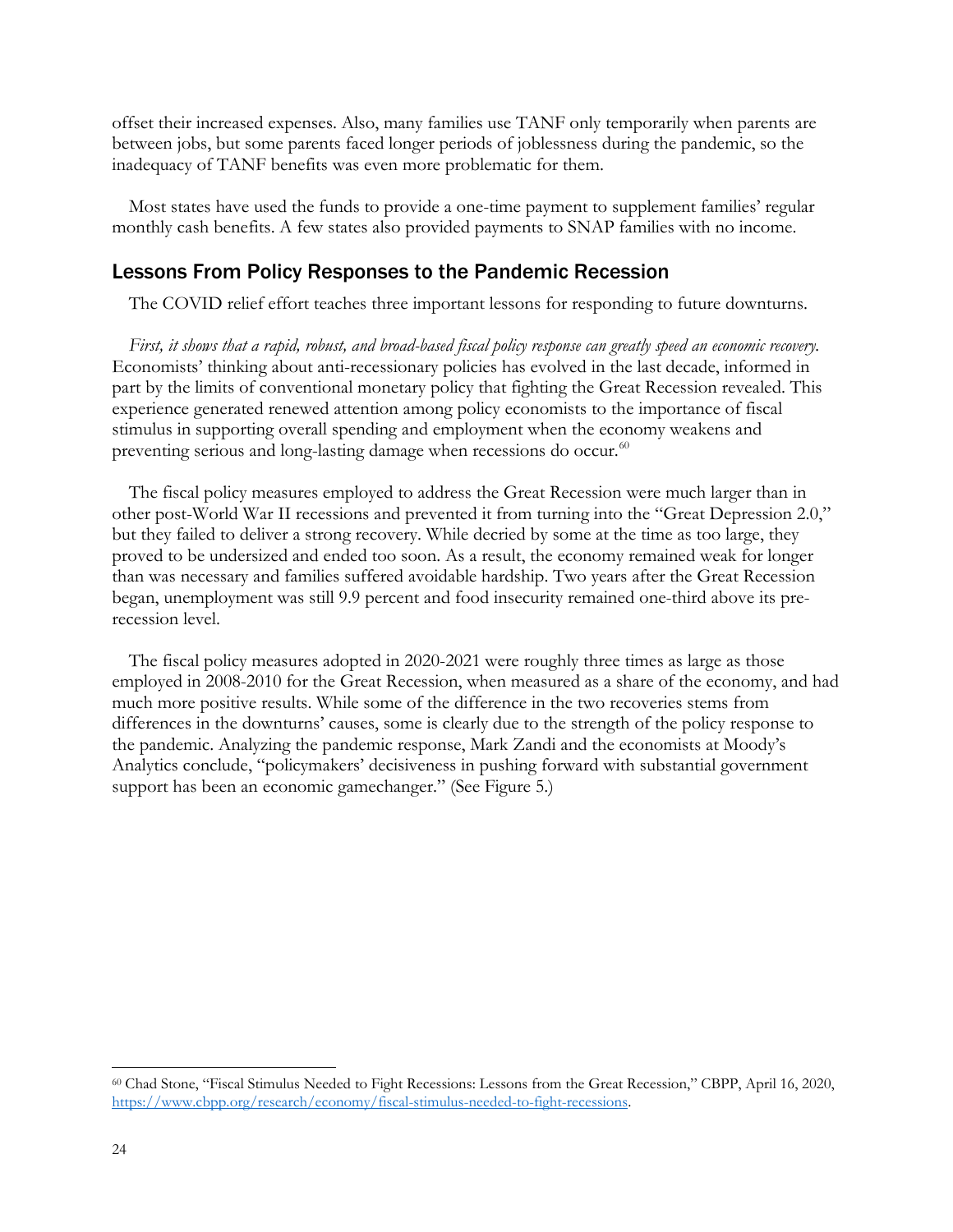

**Pandemic Recession Much Deeper But Shorter** 

CENTER ON BUDGET AND POLICY PRIORITIES I CBPP.ORG

As of May 2022, the unemployment rate was 3.6 percent, just above the 3.5 percent pre-pandemic rate; the labor force participation rate for prime-age workers (aged 25-54) was within 0.4 percentage points of its pre-pandemic rate; and payroll employment was within 822,000 jobs of recouping all of the jobs lost during the pandemic recession and on track to recouping all of them later this year. Moody's analysis found that without these measures, payroll employment losses would not have been erased until summer 2026, the unemployment rate would have remained stuck at a double-digit rate through 2021 and would still be close to 6 percent in 2024, and "[l]ow-wage workers, which … suffered most financially during the pandemic, would have been set back even further."<sup>[61](#page-24-0)</sup>

This doesn't mean the COVID response was perfect. As noted earlier, there were delays in getting aid to many people and the lapse in key help to jobless workers in 2020 increased hardship and slowed the recovery. And, crisis response requires, by definition, making policy decisions with highly imperfect information. An important area for further study is how relief measures and underlying policies can be tied to changing economic conditions so they turn on or off more automatically.

*Second, well-designed relief measures can reduce the harm done by a recession or crisis, preventing spikes in serious forms of hardship.* The measures we put in place in 2020 and 2021 prevented a spike in poverty and hardship and even *reduced* poverty significantly as compared to pre-pandemic levels, increased access to health coverage, helped more unemployed workers weather the storm, prevented evictions, shored up the child care system, preventing many child care programs from going out of business, and ensured that state, local, territory and tribal governments had funding that allowed them to stave off deep budget cuts that could have been a significant further drag on the economy and reduce services to people and communities that needed them.

<span id="page-24-0"></span><sup>61</sup> Yaros *et al., op. cit.*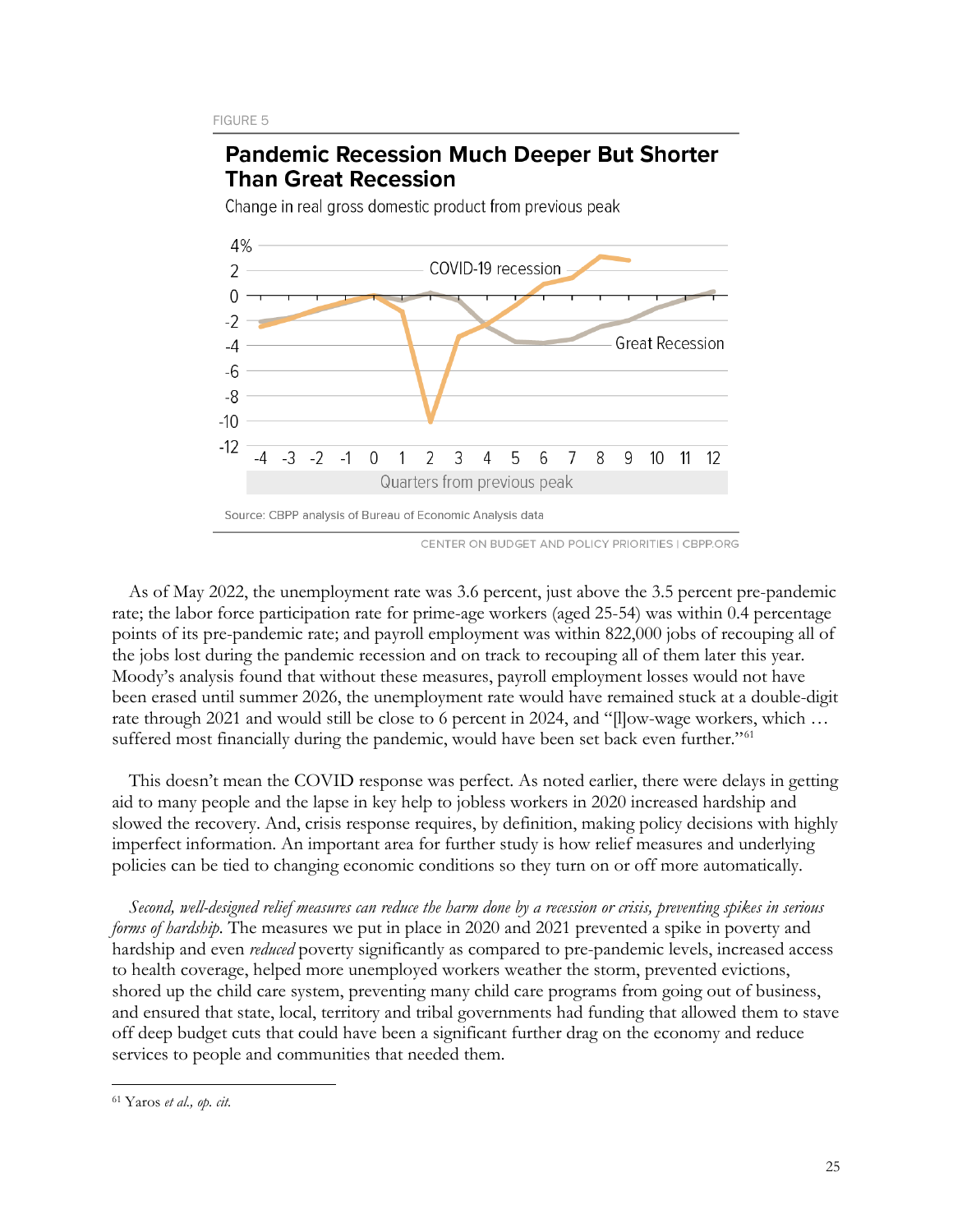*Third, some of the policies adopted in the face of this crisis were shown to be effective at combatting problems that long pre-dated the pandemic and point the way to policy advances the nation should adopt on an ongoing basis.* The pandemic highlighted serious underlying problems in the U.S. economy and public policies that predated the crisis and will persist if left unaddressed. For example, prior to the pandemic, 1 in 7 U.S. children lived in poverty, including 1 in 4 Black and Latino children, 1 in 8 Asian children, and 1 in 13 non-Latino white children<sup>[62](#page-25-0)</sup> — and in international comparisons, child poverty has long been far higher in the U.S. than in other similarly wealthy nations. Many households with incomes somewhat above the poverty line or whose incomes or costs fluctuate also struggle to make ends meet, including facing challenges affording food and housing, child care and preschool, and health care and elder care. Roughly 30 million people lacked health coverage prior to the pandemic, and large racial gaps in opportunities and outcomes, the result of long-standing racism and discrimination, persist in health, education, incomes, and other areas. In rural and urban communities alike, millions of households from a wide range of backgrounds have trouble covering the cost of necessities.

Many policies adopted during the pandemic were intended to address households' immediate needs. But evidence shows that some of them, if in place on an ongoing basis (sometimes with modifications), would significantly improve economic and health security. For example, expansions of the Child Tax Credit and EITC, reforms to the unemployment insurance system that broaden the group of jobless workers eligible for benefits and make benefits more adequate, expansions in health coverage, investments in affordable housing, and efforts to shore up child care providers and expand access to affordable care for families are all areas where long-term policy advances could build on successful pandemic relief policies and improve economic and health security for millions of people in the U.S.

As noted, annual poverty fell a record amount to a record low in 2020 and likely remained about as low or lower in 2021. Health coverage increased in the pandemic, food insecurity declined, and there was no surge in evictions. Such positive results amidst a recession are testament to the powerful effects of the policies employed — and evidence that they can help address the longstanding challenges we face.

Economic and health security programs have an important role to play even when the economy is healthy by supporting individuals and families who nonetheless fall on hard times due to job loss or other factors. Many people are paid low wages that aren't enough to make ends meet. And personal circumstances such as a worker's illness or a family member's need for care can lead families to need help. Finally, in a dynamic economy, resources are constantly reallocated to their most effective use. This means that even in times of economic growth, some businesses are closing and jobs are being lost.

Shoring up our ongoing economic and health security policies would not only improve well-being and reduce poverty in the short term but also expand opportunity and promote well-being over the long term. For example, multiple studies demonstrate significant benefits for children and young people from investments in child tax credits, rental assistance, child nutrition, quality child care and

<span id="page-25-0"></span><sup>62</sup> CBPP analysis of the Census Bureau's March 2019 Current Population Survey using the Supplemental Poverty Measure, again using an inflation-adjusted 2020 poverty threshold. Figures are for 2018, the last reliable year of data before the pandemic. (The COVID-19 health emergency interrupted the Census Bureau's collection of 2019 data, scheduled for February through April of 2020.)